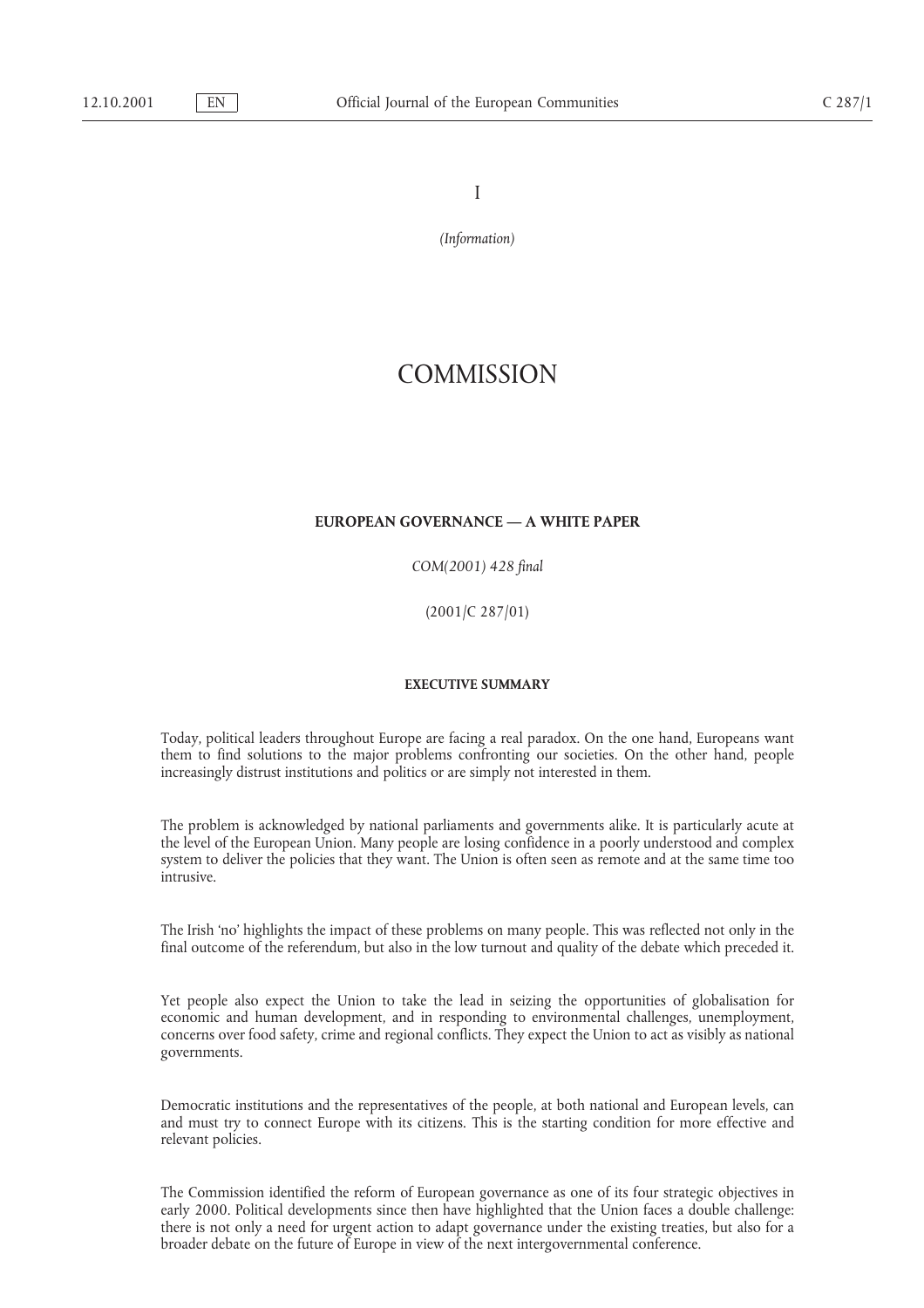Already within the existing Treaties the Union must start adapting its institutions and establishing more coherence in its policies so that it is easier to see what it does and what it stands for. A more coherent Union will be stronger at home and a better leader in the world. It will be well placed to tackle the challenge of enlargement.

The White Paper on European Governance concerns the way in which the Union uses the powers given by its citizens. Reform must be started now, so that people see changes well before further modification of the EU Treaties.

The White Paper proposes opening up the policy-making process to get more people and organisations involved in shaping and delivering EU policy. It promotes greater openness, accountability and responsibility for all those involved. This should help people to see how Member States, by acting together within the Union, are able to tackle their concerns more effectively.

The Commission cannot make these changes on its own, nor should this White Paper be seen as a magic cure for everything. Introducing change requires effort from all the other institutions, central government, regions, cities, and civil society in the current and future Member States. The White Paper is primarily addressed to them. It proposes a series of initial actions. Some of these should help the Commission to concentrate its action on clear priorities within the tasks conferred on it by the Treaty: right of initiative, execution of policy, guardian of the Treaty and international representation. These will be taken forward immediately. The paper also launches a consultative process which will run until the end of March 2002 on the need for action by the other institutions and Member States.

By the end of 2002, the Commission will report on the progress it has made and draw lessons from the White Paper consultation. This should establish a basis for taking the governance agenda forward with the other institutions.

The Commission will also actively participate in the preparation of the forthcoming European Council in Laeken, presenting its views on the political objectives which should be pursued by the European Union and on the institutional framework necessary to achieve these aims. In doing this, it will draw on the principles of this White Paper.

# **PROPOSALS FOR CHANGE**

The Union must renew the Community method by following a less top-down approach and complementing its policy tools more effectively with non-legislative instruments.

#### **Better involvement and more openness**

No matter how EU policy is prepared and adopted, the way this is done must be more open and easier to follow and understand. The Commission will provide:

— up-to-date, on-line information on preparation of policy through all stages of decision-making.

There needs to be a stronger interaction with regional and local governments and civil society. Member States bear the principal responsibility for achieving this. But the Commission for its part will:

— establish a more systematic dialogue with representatives of regional and local governments through national and European associations at an early stage in shaping policy,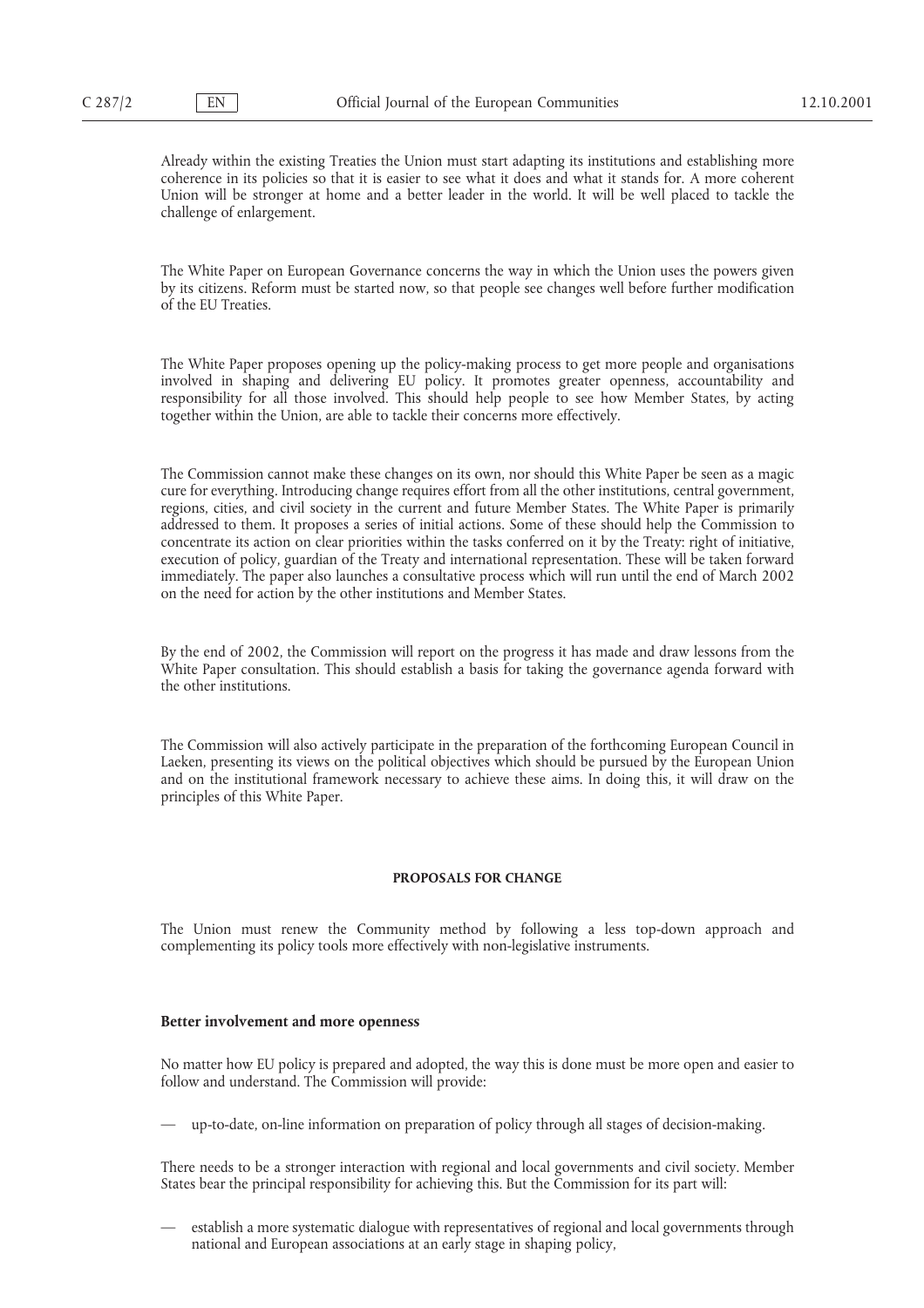- bring greater flexibility into how Community legislation can be implemented in a way which takes account of regional and local conditions,
- establish and publish minimum standards for consultation on EU policy,
- establish partnership arrangements going beyond the minimum standards in selected areas committing the Commission to additional consultation in return for more guarantees of the openness and representativity of the organisations consulted.

# **Better policies, regulation and delivery**

To improve the quality of its policies, the Union must first assess whether action is needed and, if it is, whether it should be at Union level. Where Union action is required, it should consider the combination of different policy tools.

When legislating, the Union needs to find ways of speeding up the legislative process. It must find the right mix between imposing a uniform approach when and where it is needed and allowing greater flexibility in the way that rules are implemented on the ground. It must boost confidence in the way expert advice influences policy decisions.

The Commission will:

- promote greater use of different policy tools (regulations, 'framework directives', co-regulatory mechanisms),
- simplify further existing EU law and encourage Member States to simplify the national rules which give effect to EU provisions,
- publish guidelines on collection and use of expert advice, so that it is clear what advice is given, where it is coming from, how it is used and what alternative views are available.

More effective enforcement of Community law is necessary not only for the sake of efficiency of the internal market but also to strengthen the credibility of the Union and its institutions.

The Commission will:

- establish criteria to focus its work in investigating possible breaches of Community law,
- define the criteria for the creation of new regulatory agencies and the framework within which they should operate.

#### **Global governance**

The White Paper looks beyond Europe and contributes to the debate on global governance. The Union should seek to apply the principles of good governance to its global responsibilities. It should aim to boost the effectiveness and enforcement powers of international institutions.

The Commission will:

- improve the dialogue with governmental and non-governmental actors of non-member countries when developing policy proposals with an international dimension,
- propose a review of the Union's international representation in order to allow it to speak more often with a single voice.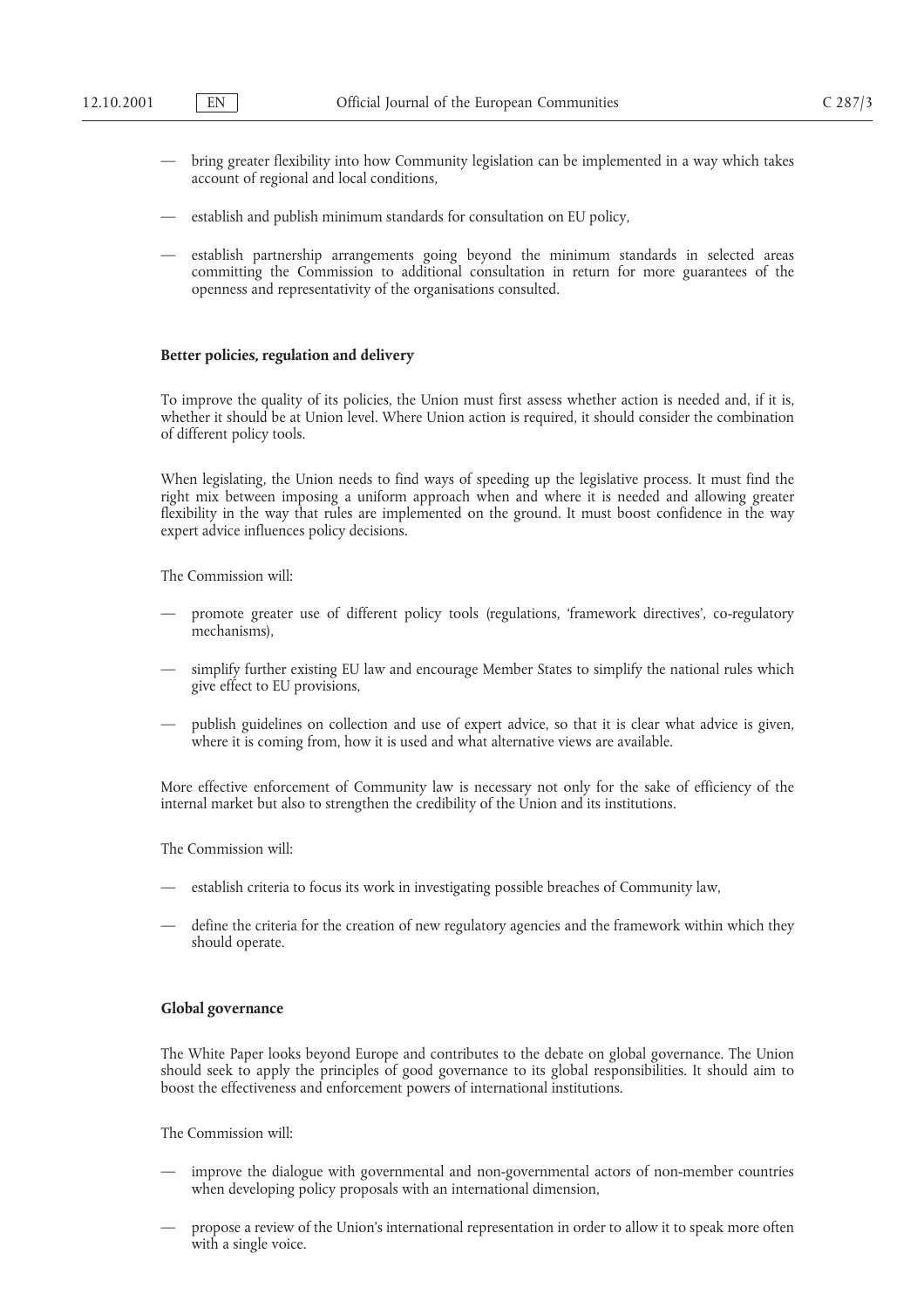# **Refocused institutions**

The EU institutions and Member States must work together to set out an overall policy strategy. They should refocus the Union's policies and adapt the way they work.

The Commission will:

- reinforce attempts to ensure policy coherence and identify long-term objectives,
- bring forward to the next intergovernmental conference proposals to refocus the Commission's executive responsibility.

The Commission calls on the Council to reinforce its capacity to take decisions and cut through different sectoral interests. The Council should also establish a stronger link between EU policy and national action. By assuming its political responsibility under the Community method, the Council would free the European Council to establish and follow more long-term strategic orientations.

The Council and the European Parliament should focus more on defining the essential elements of policy and controlling the way in which those policies are executed. The Parliament should enhance its role in feeding into the political debate the views of its electors.

### **How to react to the White Paper**

Reactions to this White Paper may be sent directly to the Commission **before 31 March 2002**. The Governance website http://europa.eu.int/comm/governance/index–en.htm will provide updated information and links with interactive debates, including debates on governance initiated by institutional and non-governmental actors, debates on the future of Europe and the Commission's portal on interactive policy-making.

Comments for the Commission should be sent to:

**sg-governance@cec.eu.int**

or by post to:

**Governance White Paper European Commission C 80 05/66 Rue de la Loi/Wetstraat 200 B-1049 Brussels.**

Copies of the comments received will be posted on the website. If you do not wish your comments to be available, you should make a specific request for confidentiality.

### I. **WHY REFORM EUROPEAN GOVERNANCE?**

European integration has delivered 50 years of stability, peace and economic prosperity. It has helped to raise standards of living, built an internal market and strengthened the Union's voice in the world. It has achieved results which would not have been possible by individual Member States acting on their own. It has attracted a succession of applications for membership and in a few years time it will expand on a continental scale. It has also served as a model for regional integration across the world.

These results have been achieved by democratic means. The Union is built on the rule of law; it can draw on the Charter of Fundamental Rights, and it has a double democratic mandate through a Parliament representing EU citizens and a Council representing the elected Governments of the Member States.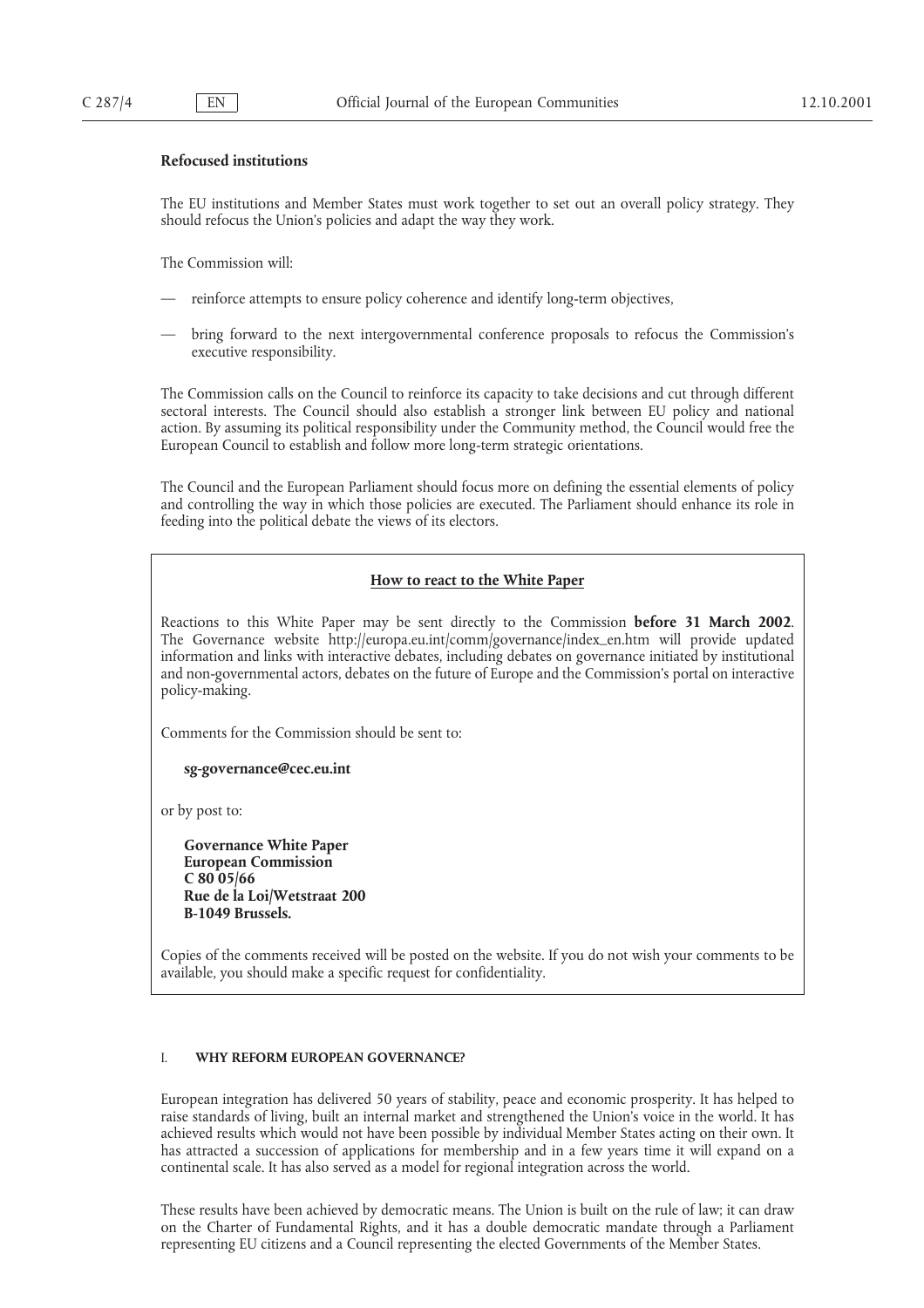Yet despite its achievements, many Europeans feel alienated from the Union's work.

This feeling is not confined to the European institutions. It affects politics and political institutions around the globe. But for the Union, it reflects particular tensions and uncertainty about what the Union is and what it aspires to become, about its geographical boundaries, its political objectives and the way these powers are shared with the Member States.

The decreasing turnout in the European Parliament elections and the Irish 'no' vote also serve to show the widening gulf between the European Union and the people it serves:

- there is a perceived inability of the Union to act effectively where a clear case exists, for instance, unemployment, food safety scares, crime, the conflicts on the EU's borders and its role in the world,
- where the Union does act effectively, it rarely gets proper credit for its actions. People do not see that improvements in their rights and quality of life actually come from European rather than national decisions. But at the same time, they expect the Union to act as effectively and visibly as their national governments,
- by the same token, Member States do not communicate well about what the Union is doing and what they are doing in the Union. 'Brussels' is too easily blamed by Member States for difficult decisions that they themselves have agreed or even requested,
- finally, many people do not know the difference between the institutions. They do not understand who takes the decisions that affect them and do not feel the institutions act as an effective channel for their views and concerns.

People do not necessarily feel less European. They still expect Europe-wide action in many domains, but they no longer trust the complex system to deliver what they want. In other words, people have disappointed expectations, but expectations nevertheless.

*The debate on the future of Europe and the scope of the White Paper*

This disenchantment and with it the fundamental questions concerning the future of Europe will be the subject of intense debate in the run up to the intergovernmental conference. However, in preparing for further institutional change, the Union must start the process of reform now. There is much that can be done to change the way the Union works under the existing Treaties. This is why the Commission decided to launch in early 2000 the reform of European governance  $(1)$  as a strategic objective — well in advance of the Nice European Council.

Reforming governance addresses the question of how the EU uses the powers given by its citizens. It is about how things could and should be done. The goal is to open up policy-making to make it more inclusive and accountable. A better use of powers should connect the EU more closely to its citizens and lead to more effective policies.

<sup>(1) &#</sup>x27;Governance' means rules, processes and behaviour that affect the way in which powers are exercised at European level, particularly as regards openness, participation, accountability, effectiveness and coherence.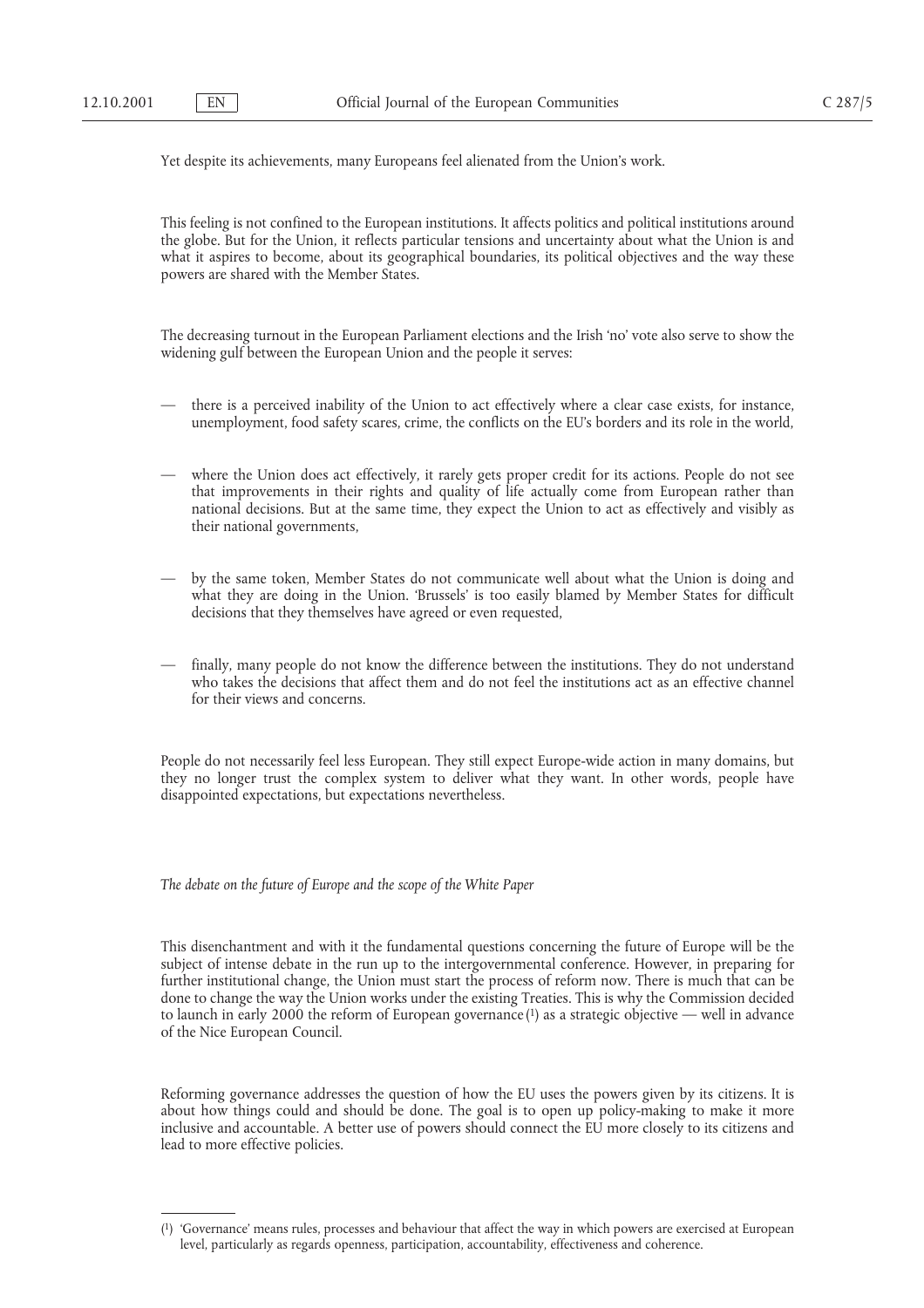In order to achieve this, the Union must better combine different policy tools such as legislation, social dialogue, structural funding, and action programmes. This would contribute to strengthening the Community method.

Reforming European governance implies that the Commission must refocus on its core mission. The proposals in this paper will improve the quality of the way it initiates policy. They will ensure more clarity and effectiveness in policy execution, and maximise the impact of the Commission's actions as guardian of the Treaty.

#### **What is the Community method?**

The Community method guarantees both the diversity and effectiveness of the Union. It ensures the fair treatment of all Member States from the largest to the smallest. It provides a means to arbitrate between different interests by passing them through two successive filters: the general interest at the level of the Commission; and democratic representation, European and national, at the level of the Council and European Parliament, which together form the Union's legislature.

- the **European Commission** alone makes legislative and policy proposals. Its independence strengthens its ability to execute policy, act as the guardian of the Treaty and represent the Community in international negotiations,
- legislative and budgetary acts are adopted by the **Council of Ministers** (representing Member States) and the **European Parliament** (representing citizens). The use of qualified majority voting in the Council is an essential element in ensuring the effectiveness of this method. Execution of policy is entrusted to the Commission and national authorities,
- the **European Court of Justice** guarantees respect for the rule of law.

The Commission alone cannot improve European governance, nor can this paper provide a magic cure for everything. Change requires concerted action by all the European institutions, present and future Member States, regional and local authorities, and civil society. This paper is primarily addressed to them. Their commitment to reforming European governance will be essential in order to regain confidence before the next round of institutional reform. Elected office-holders at various levels, in particular at national level, have a crucial role in this context.

The Union's credibility will eventually be judged by its ability to add value to national policies and address people's concerns more effectively at European and global level. The White Paper identifies the tools that are needed to establish more coherence in the Union's policies and help the work of the various institutions. It emphasises the need for EU action to be balanced and in proportion to the policy objectives pursued. This will be even more crucial in an enlarged Union. Finally, reform of European governance will improve the EU's ability to influence global developments.

*Taking this White Paper further*

The White Paper proposes a set of initial actions, including some which refocus the Commission on its core tasks. These will be taken forward immediately and should also inspire change in the other institutions. The paper also launches a consultative process on the need for further action, in particular by the other institutions and Member States.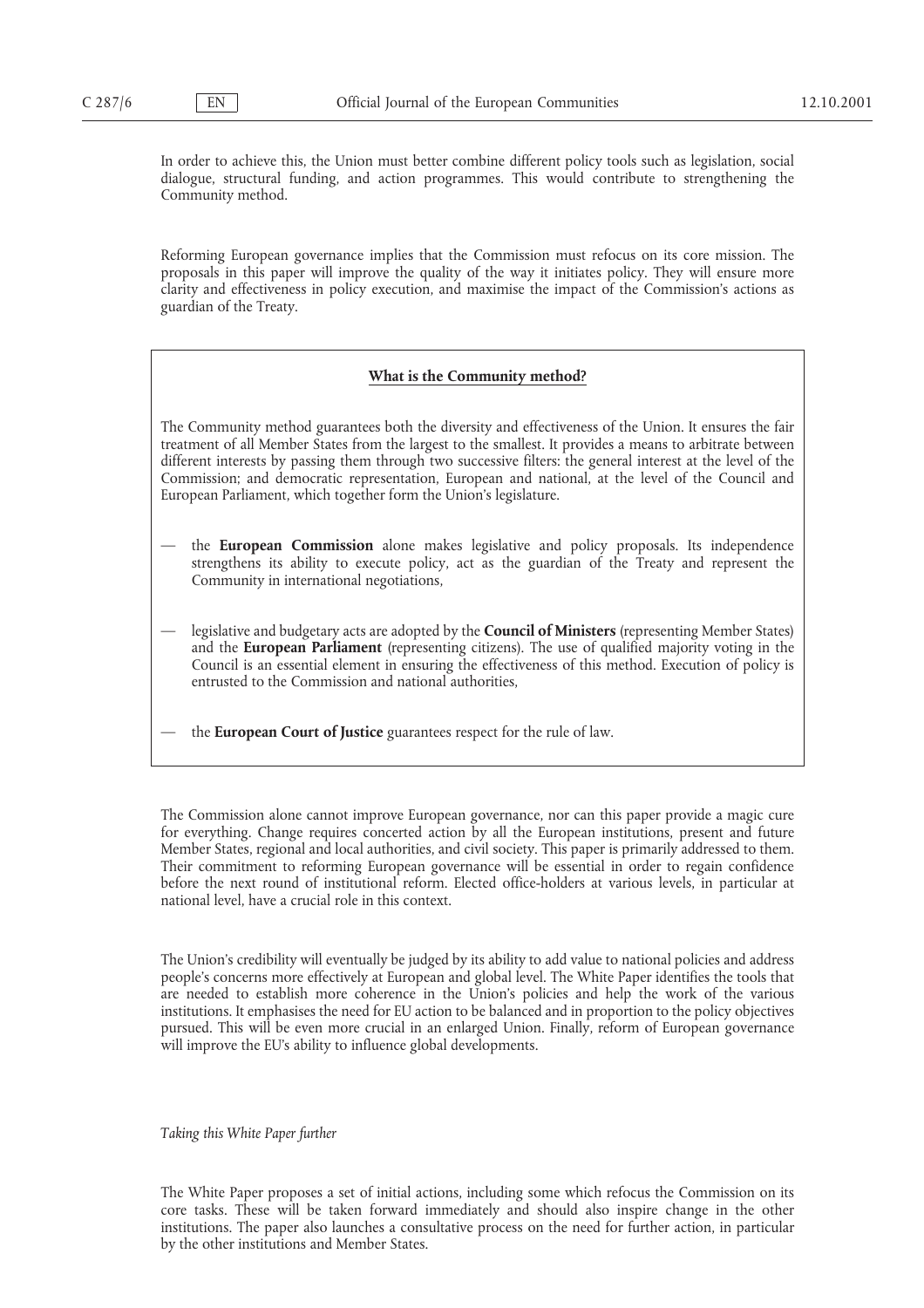The public consultation on this White Paper will run until 31 March 2002. It will continue to draw on the network of over 2 500 organisations and people who have already taken part in the governance debate in all parts of Europe, including the applicant countries(2). By the end of 2002, the Commission will report on its progress and draw lessons from the consultation. This should allow the establishment the basis for further cooperation between the institutions on the reform of European governance under the existing Treaties.

In the mean time, the debate on the future of Europe leading to institutional changes in the next intergovernmental conference will intensify. The Commission will actively participate in the preparation of the forthcoming European Council in Laeken, presenting its views on the political objectives which should be pursued by the European Union and on the institutional framework necessary to achieve them. In doing this, it will also draw on the principles of this White Paper. Moreover, the White Paper sets down markers for the future of Europe and identifies where new ways of working will be held back without corresponding changes to the EU Treaties.

### II. **PRINCIPLES OF GOOD GOVERNANCE**

Five principles underpin good governance and the changes proposed in this White Paper: *openness, participation, accountability, effectiveness* and *coherence*. Each principle is important for establishing more democratic governance. They underpin democracy and the rule of law in the Member States, but they apply to all levels of government — global, European, national, regional and local. They are particularly important for the Union in order to respond to the challenges highlighted in the preceding chapter.

- **Openness**. The institutions should work in a more open manner. Together with the Member States, they should actively communicate what the EU does and the decisions it takes. They should use language that is accessible and understandable for the general public. This is of particular importance in order to improve the confidence in complex institutions.
- **Participation**. The quality, relevance and effectiveness of EU policies depend on ensuring wide participation throughout the policy chain — from conception to implementation. Improved participation is likely to create more confidence in the end result and in the institutions which deliver policies. Participation crucially depends on central governments following an inclusive approach when developing and implementing EU policies.
- **Accountability**. Roles in the legislative and executive processes need to be clearer. Each of the EU institutions must explain and take responsibility for what it does in Europe. But there is also a need for greater clarity and responsibility from Member States and all those involved in developing and implementing EU policy at whatever level.
- **Effectiveness**. Policies must be effective and timely, delivering what is needed on the basis of clear objectives, an evaluation of future impact and, where available, of past experience. Effectiveness also depends on implementing EU policies in a proportionate manner and on taking decisions at the most appropriate level.

<sup>(2)</sup> Internal Commission groups have contributed to this work. Their reports are published in parallel with this White Paper and can be obtained via the Governance website mentioned above. The contents of these reports do not reflect the official position of the Commission. In addition, a qualitative opinion survey in the 15 Member States and in nine candidate countries contributed to the preparation of this paper.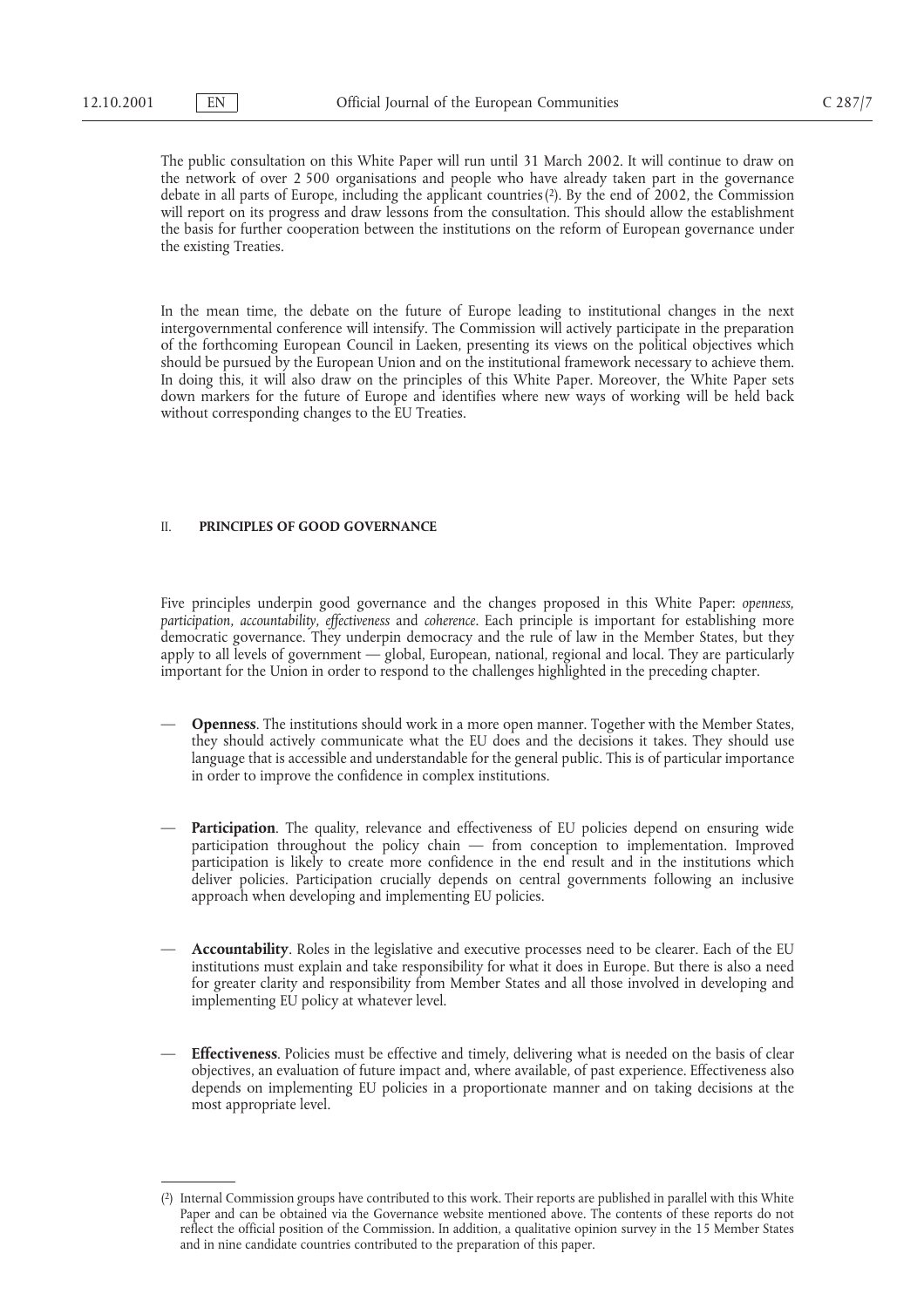— **Coherence**. Policies and action must be coherent and easily understood. The need for coherence in the Union is increasing: the range of tasks has grown; enlargement will increase diversity; challenges such as climate and demographic change cross the boundaries of the sectoral policies on which the Union has been built; regional and local authorities are increasingly involved in EU policies. Coherence requires political leadership and a strong responsibility on the part of the institutions to ensure a consistent approach within a complex system.

Each principle is important by itself. But they cannot be achieved through separate actions. Policies can no longer be effective unless they are prepared, implemented and enforced in a more inclusive way.

The application of these five principles reinforces those of:

— **proportionality and subsidiarity**. From the conception of policy to its implementation, the choice of the level at which action is taken (from EU to local) and the selection of the instruments used must be in proportion to the objectives pursued. This means that before launching an initiative, it is essential to check systematically (a) if public action is really necessary; (b) if the European level is the most appropriate one; and (c) if the measures chosen are proportionate to those objectives.

The Union is changing as well. Its agenda extends to foreign policy and defence, migration and the fight against crime. It is expanding to include new members. It will no longer be judged solely by its ability to remove barriers to trade or to complete an internal market; its legitimacy today depends on involvement and participation. This means that the linear model of dispensing policies from above must be replaced by a virtuous circle, based on feedback, networks and involvement from policy creation to implementation at all levels.

### III. **PROPOSALS FOR CHANGE**

The proposals for change are divided into four sections. A first section focuses on improving involvement in shaping and implementing EU policy. A second section aims at improving the quality and enforcement of EU policies. A third section calls for a stronger link between European governance and the role of the Union in the world. Finally, a fourth section examines the role of the institutions.

#### III.1. **Better involvement**

*Making the way the Union works more open*

Democracy depends on people being able to take part in public debate. To do this, they must have access to reliable information on European issues and be able to scrutinise the policy process in its various stages. Major progress has been made in 2001 with the adoption of new rules giving citizens greater access to Community documents.

But the institutions and Member States also need to **communicate more actively with the general public on European issues**. The communication policy of the Commission and the other institutions (3) will promote efforts to deliver information at national and local level, where possible making use of

<sup>(3)</sup> See the Commission's communication on a new framework for cooperation on the information and communication policy of the European Union, COM(2001) 354, 27.6.2001.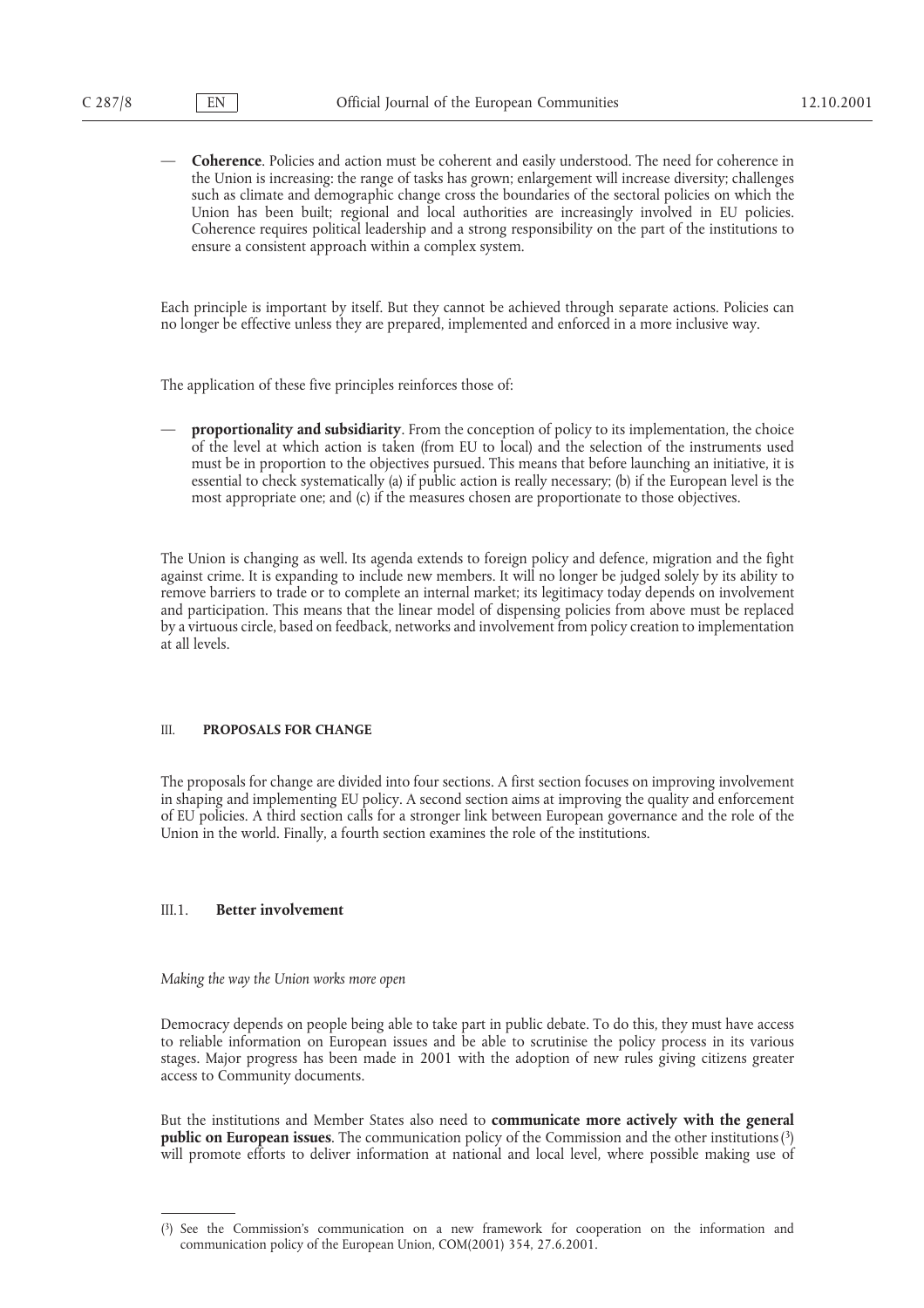networks, grassroots organisations and national, regional and local authorities. Information should be presented in a way adapted to local needs and concerns, and be available in all official languages if the Union is not to exclude a vast proportion of its population — a challenge which will become more acute in the context of enlargement.

Information and communication technologies have an important role. Accordingly, he EU's Europa website(4), is set to evolve into an interactive platform for information, feedback and debate, linking parallel networks across the Union.

Providing more information and more effective communication is a pre-condition for generating a sense of belonging to Europe. The aim should be to create a trans-national 'space' where citizens from different countries can discuss what they perceive as being the important challenges for the Union. This should help policy makers to stay in touch with European public opinion, and could guide them in identifying European projects which mobilise public support.

ACTION POINTS The European institutions should jointly continue to develop EUR-Lex(5), in 2002, as a single on-line point in all languages, where people can follow policy proposals through the decision-making process.

> The Council and the European Parliament should make, from the beginning of 2002, information available more rapidly about all stages of the co-decision process, particularly concerning the final, 'conciliation' phase.

The Member States should promote public debate on European affairs.

*Reaching out to citizens through regional and local democracy*

The expansion of the Union's activities over the last 15 years has brought it closer to regions, cities and localities, which are now responsible for implementing EU policies from agriculture and structural funding to environmental standards. The stronger involvement of regional and local authorities in the Union's policies also reflects both their growing responsibilities in some Member States and a stronger engagement of people and grass root organisations in local democracy(<sup>6</sup>).

Yet the way in which the Union currently works does not allow for adequate interaction in a multilevel partnership; a partnership in which national governments involve their regions and cities fully in European policy-making. Regions and cities often feel that, in spite of their increased responsibility for implementing EU policies, their role as an elected and representative channel interacting with the public on EU policy is not exploited.

There is also criticism that the legislation adopted by the Council and the European Parliament is either too detailed, or insufficiently adapted to local conditions and experience; often in stark contrast to the original proposals tabled by the Commission.

Criticism is not just focused on the Union. The principal responsibility for involving the regional and local level in EU policy remains and should remain with national administrations. But national governments are often perceived as not adequately involving regional and local actors in preparing their

<sup>(4)</sup> www.europa.eu.int

<sup>(</sup> 5) The EUR-Lex portal already offers a 'one-stop' shop to access information about pending and adopted Community law (www.europa.eu.int/eur-lex/en/index.html).

<sup>(</sup> 6) See opinion of the Committee of the Regions of 14 December 2000 on 'New forms of governance: Europe, a framework for citizens' initiatives' (CdR 186/2000).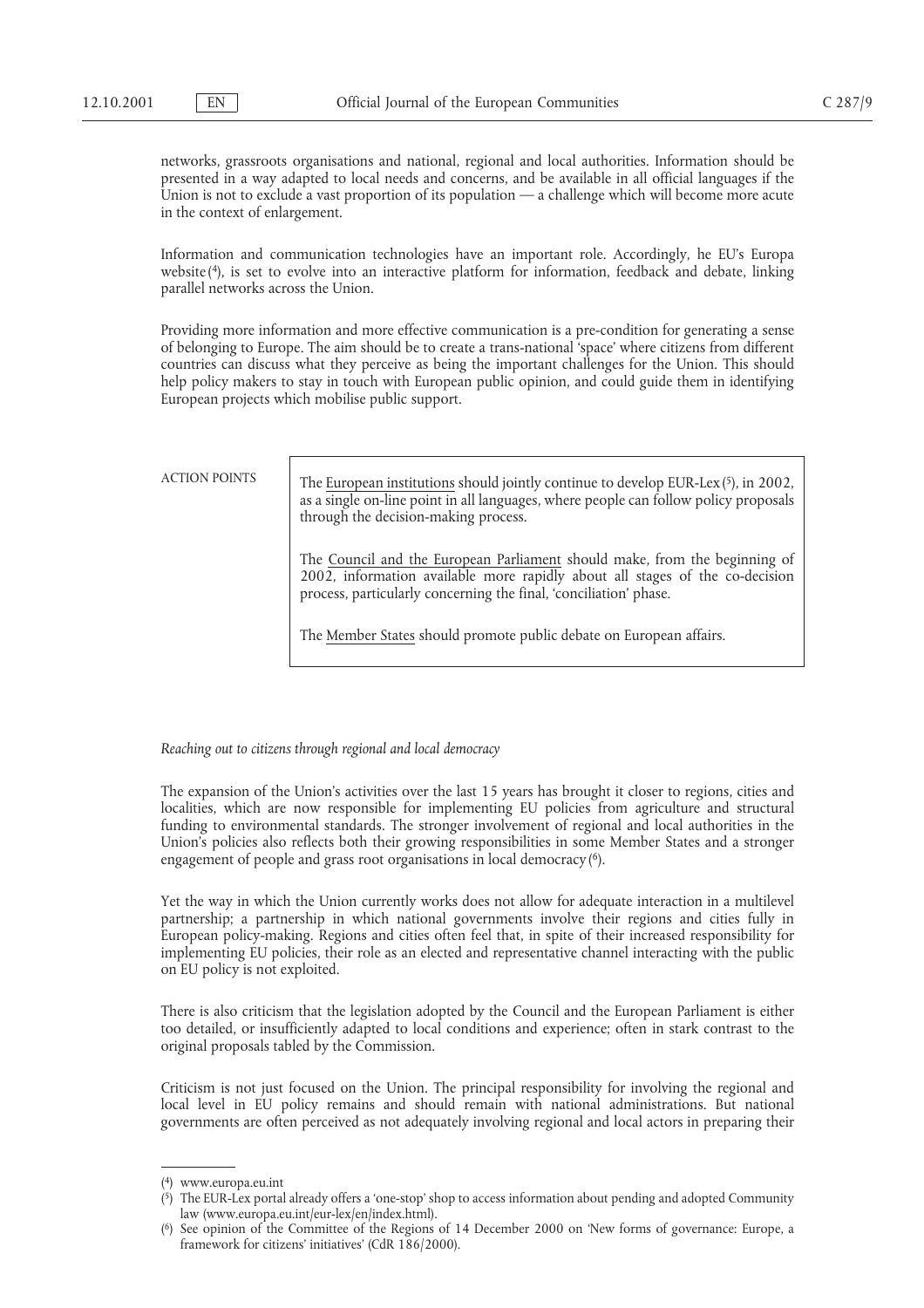positions on EU policies. Each Member State should foresee adequate mechanisms for wide consultation when discussing EU decisions and implementing EU policies with a territorial dimension. The process of EU policy-making, in particular its timing, should allow Member States to listen to and learn from regional and local experiences.

A complementary response at EU level is needed in three areas to build a better partnership across the various levels:

- involvement in policy shaping. At EU level, the Commission should ensure that regional and local knowledge and conditions are taken into account when developing policy proposals. For this purpose, it should organise a systematic dialogue with European and national associations of regional and local government, while respecting national constitutional and administrative arrangements. The Commission welcomes ongoing efforts to increase cooperation between those associations and the Committee of the Regions. Furthermore, exchange of staff and joint training between administrations at various levels would contribute to a better knowledge of each other's policy objectives, working methods and instruments,
- **greater flexibility**. Local conditions can make it difficult to establish one set of rules that covers the whole of the Union, without tying up the legislation in excessive complexity. There should be more flexibility in the means provided for implementing legislation and programmes with a strong territorial impact, provided the level playing field at the heart of the internal market can be maintained.

The Commission is also in favour of testing whether, while respecting the existing Treaty provisions, the implementation of certain EU policies could be better achieved by target-based, tripartite contracts. Such contracts should be between Member States, regions and localities designated by them for that purpose, and the Commission. Central government would play a key role in setting up such contracts and would remain responsible for their implementation. The contract would provide that the designated subnational authority in the Member States undertakes to implement identified actions in order to realise particular objectives defined in 'primary' legislation. The contract should include arrangements for monitoring. The approach concerns regulations or directives in fields where subnational public authorities are responsible for implementation within the national institutional or administrative system. The area of environmental policy might be a candidate for this pilot approach. Furthermore, the Commission has already committed itself to a more decentralised approach in future regional policy $(7)$ ,

— **overall policy coherence**. The territorial impact of EU policies in areas such as transport, energy or environment should be addressed. These policies should form part of a coherent whole as stated in the EU's second cohesion report; there is a need to avoid a logic which is too sector-specific. In the same way, decisions taken at regional and local levels should be coherent with a broader set of principles that would underpin more sustainable and balanced territorial development within the Union.

The Commission intends to use the enhanced dialogue with Member States and their regions and cities to develop indicators to identify where coherence is needed. It will build on existing work, such as the European spatial development perspective adopted in 1999 by Ministers responsible for spatial planning and territorial development. This work of promoting better coherence between territorial development actions at different levels should also feed the review of policies in view of the sustainable development strategy $(8)$ .

<sup>(7)</sup> Second cohesion report, COM(2001) 21 final, 31.1.2001.

<sup>(</sup> 8) Communication on a sustainable Europe for a better world, COM(2001) 264 final, 15.5.2001.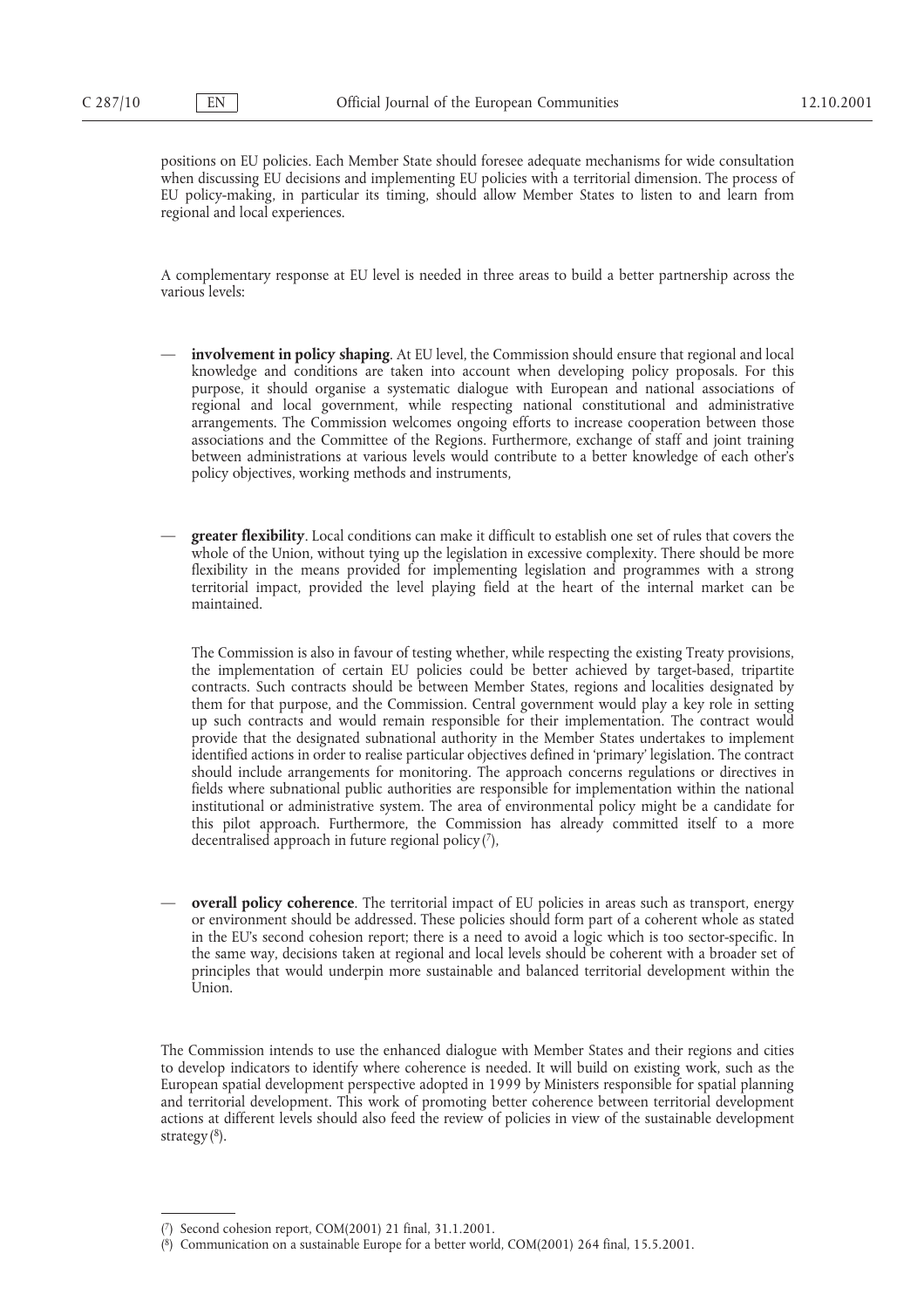| <b>ACTION POINTS</b> | The Commission will:                                                                                                                                                                                                                                                                                        |
|----------------------|-------------------------------------------------------------------------------------------------------------------------------------------------------------------------------------------------------------------------------------------------------------------------------------------------------------|
|                      | establish from 2002 onwards a more systematic dialogue with European and<br>national associations of regional and local government at an early stage of<br>policy shaping,                                                                                                                                  |
|                      | launch, from 2002 onwards, pilot 'target-based contracts' within one or more<br>areas, as a more flexible means of ensuring implementation of EU policies.                                                                                                                                                  |
|                      | The Committee of the Regions should:                                                                                                                                                                                                                                                                        |
|                      | play a more proactive role in examining policy, for example through the<br>preparation of exploratory reports in advance of Commission proposals,                                                                                                                                                           |
|                      | organise the exchange of best practice on how local and regional authorities<br>are involved in the preparatory phase of European decision-making at<br>national level,                                                                                                                                     |
|                      | - review the local and regional impact of certain directives, and report to the<br>Commission by the end of 2002 on the possibilities for more flexible means<br>of application. The Commission will then consider a more systematic<br>approach to allow such flexibility for some parts of Community law. |
|                      | The Member States should:                                                                                                                                                                                                                                                                                   |
|                      | examine how to improve the involvement of local and regional actors in EU<br>policy-making,                                                                                                                                                                                                                 |
|                      | promote the use of contractual arrangements with their regions and localities.                                                                                                                                                                                                                              |

### *Involving civil society*

Civil society plays an important role in giving voice to the concerns of citizens and delivering services that meet people's needs(9). Churches and religious communities have a particular contribution to make. The organisations which make up civil society mobilise people and support, for instance, those suffering from exclusion or discrimination. The Union has encouraged the development of civil society in the applicant countries, as part of their preparation for membership. Non-governmental organisations play an important role at global level in development policy. They often act as an early warning system for the direction of political debate.

Trade unions and employers' organisations have a particular role and influence. The EC Treaty requires the Commission to consult management and labour in preparing proposals, in particular in the social policy field. Under certain conditions, they can reach binding agreements that are subsequently turned

<sup>(9)</sup> Civil society includes the following: trade unions and employers' organisations ('social partners'); nongovernmental organisations; professional associations; charities; grass-roots organisations; organisations that involve citizens in local and municipal life with a particular contribution from churches and religious communities. For a more precise definition of organised civil society, see the opinion of the Economic and Social Committee on 'The role and contribution of civil society organisations in the building of Europe', (OJ C 329, 17.11.1999, p. 30).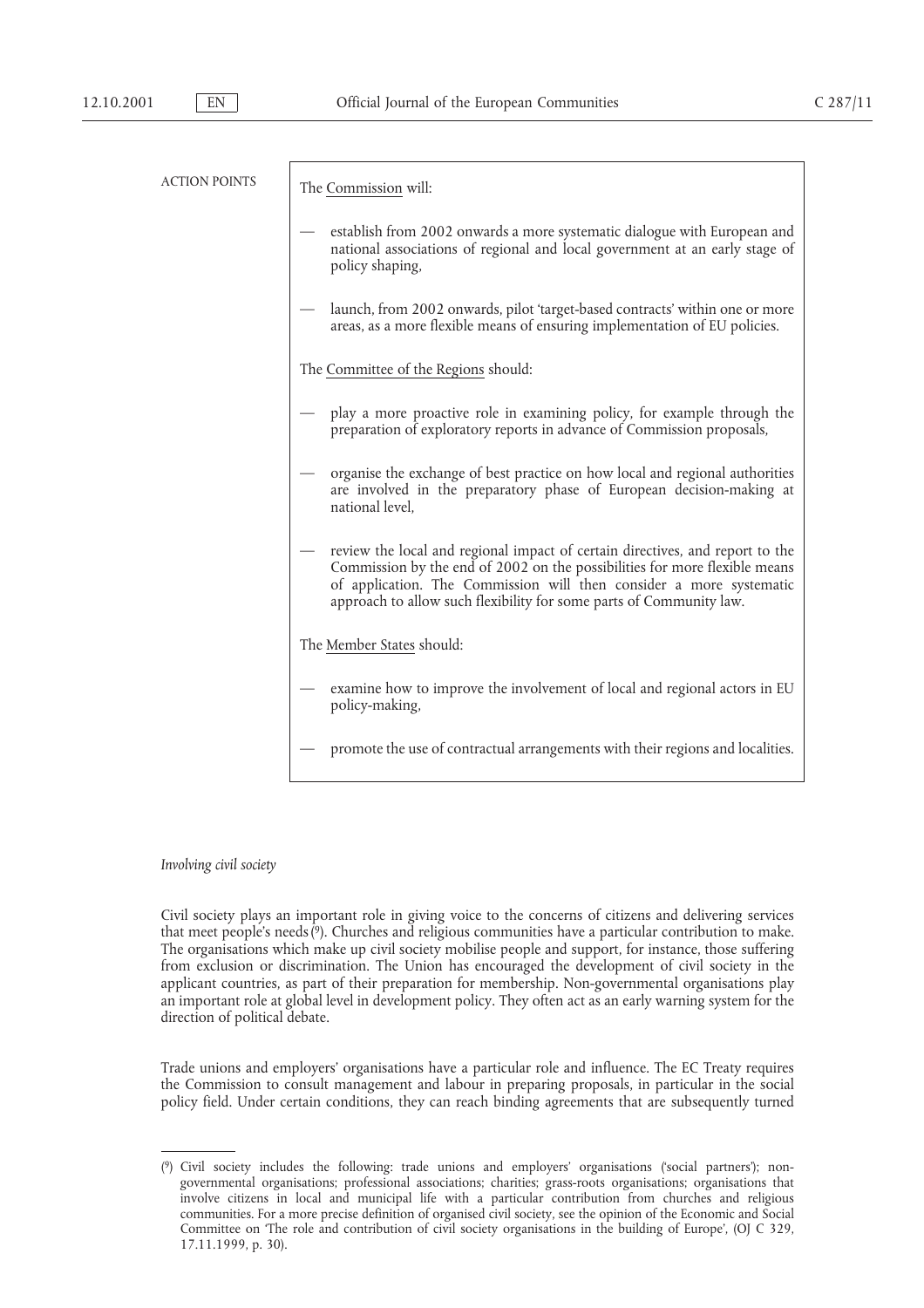into Community law (within the social dialogue). The social partners should be further encouraged to use the powers given under the Treaty to conclude voluntary agreements.

Civil society increasingly sees Europe as offering a good platform to change policy orientations and society. This offers a real potential to broaden the debate on Europe's role. It is a chance to get citizens more actively involved in achieving the Union's objectives and to offer them a structured channel for feedback, criticism and protest(10). This already happens in fields such as trade and development, and has recently been proposed for fisheries<sup>(11)</sup>.

**With better involvement comes greater responsibility**. Civil society must itself follow the principles of good governance, which include accountability and openness. The Commission intends to establish, before the end of this year, a comprehensive on-line database with details of civil society organisations active at European level, which should act as a catalyst to improve their internal organisation.

The Economic and Social Committee must play a role in developing a new relationship of mutual responsibility between the institutions and civil society, in line with the changes to Article 257 of the EC Treaty(12) agreed at Nice. In order to do this, its organisation and role will have to be reconsidered. Member States should take this new role into account when appointing members to the Committee.

Like the Committee of the Regions, the Economic and Social Committee should be more active in developing opinions and exploratory reports in order to help shape policies at a much earlier stage than at present. The Treaty currently provides for both committees to give their opinion after, rather than before, proposals have been transmitted to the legislature, which minimises their impact. Working arrangements between the Commission and the Economic and Social Committee, similar to those under discussion with the Committee of the Regions, are currently being finalised to give effect to a more proactive role.

*More effective and transparent consultation at the heart of EU policy-shaping*

The Commission already consults interested parties through different instruments, such as Green and White Papers, communications, advisory committees, business test panels(13) and ad-hoc consultations. Furthermore, the Commission is developing on-line consultation through the interactive policy-making initiative  $(14)$ .

Such consultation helps the Commission and the other institutions to arbitrate between competing claims and priorities and assists in developing a longer term policy perspective. Participation is not about institutionalising protest. It is about more effective policy shaping based on early consultation and past experience.

<sup>(10)</sup> This would in particular provide a follow up to the Commission's discussion document on the Commission and non-governmental organisations: Building a stronger partnership, COM(2000) 11 final, 18.1.2000.

<sup>(</sup> 11) Green Paper: 'The future of the common fisheries policy', COM(2001) 135 final, 20.3.2001.

<sup>(</sup> 12) 'The [Economic and Social] Committee shall consist of representatives of the various economic and social components of organised civil society, and in particular representatives of producers, farmers, carriers, workers, dealers, craftsmen, professional occupations, consumers and the general interest.'

<sup>(</sup> 13) www.europa.eu.int/comm/internal–market/en/update/panel/index.htm

<sup>(</sup> 14) www.europa.eu.int/comm/internal–market/en/update/citizen/ipm.htm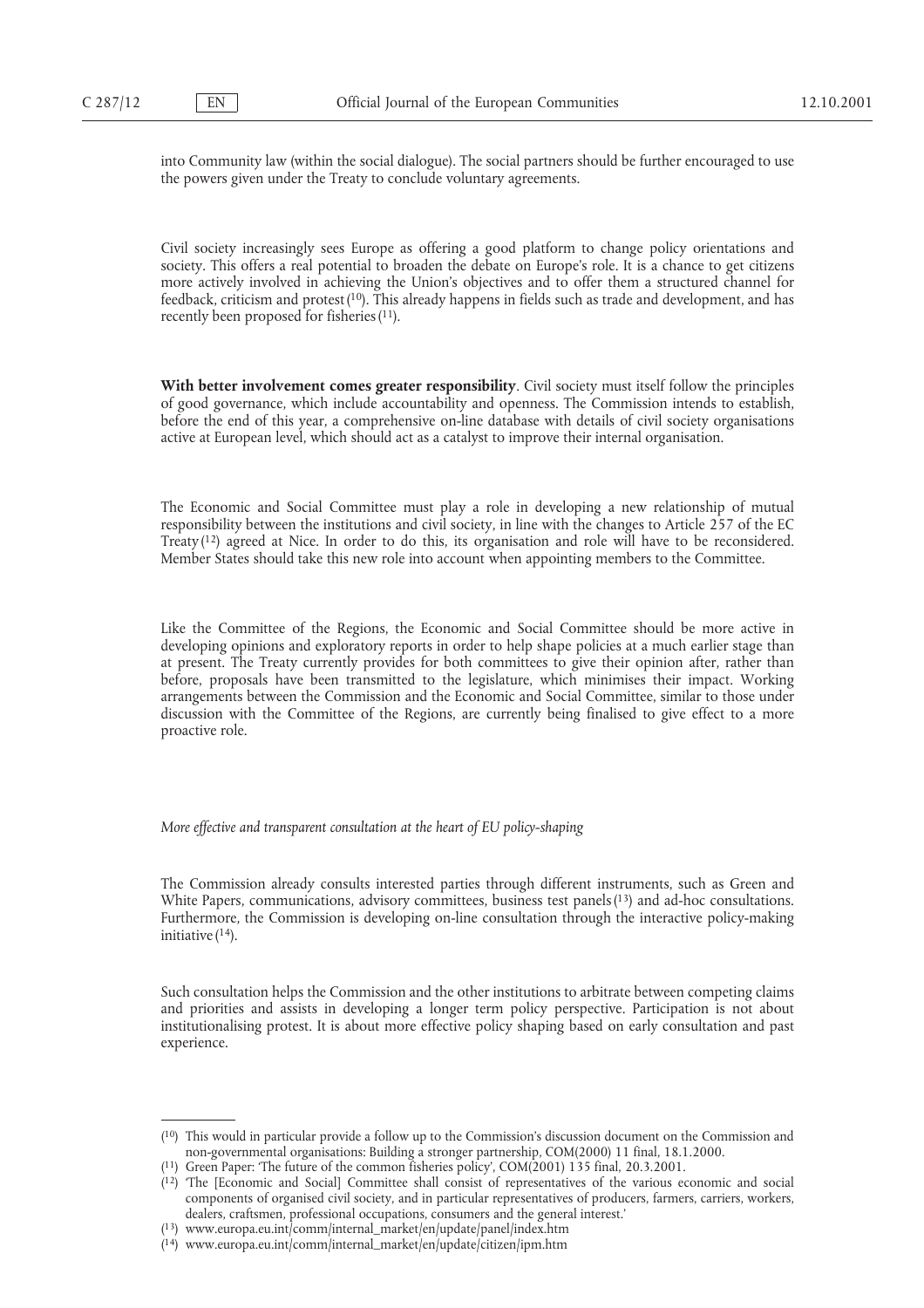#### **How the Commission consults: the example of the telecoms package**(15)

The Telecoms package of six measures currently in Council and the European Parliament was developed on the basis of widespread consultation.

**1998 to 1999**: a number of studies assessing a range of market and regulatory issues launched. Workshops presenting and debating the studies.

**May/June 1999**: working paper on regulatory principles for telecoms reform for consultation.

**November 1999**: communication launching the 1999 Telecoms Review setting out general orientations and inviting reaction.

**January 2000**: two-day public hearing with 550 participants.

**April 2000**: communication on the results of the 1999 review. More than 200 responses from national regulators, trade associations, consumer groups, industry and individuals.

**May 2000**: Draft legislation published in the form of five working documents for rapid consultation.

**July 2000**: Adoption of package of six proposals by the Commission, currently under discussion in Council and European Parliament.

The European Parliament and its committees regularly seek public and expert views through consultation and public hearings, improving the quality of its policy deliberation. Some Member States systematically consult at a national level on proposals tabled in the Council.

In all these areas more should and must be done.

The institutions and national authorities must reinforce their efforts to consult better on EU policies. Better consultation complements, and does not replace, decision-making by the institutions.

What is needed is a **reinforced culture of consultation and dialogue**; a culture which is adopted by all European institutions and which associates particularly the European Parliament in the consultative process, given its role in representing the citizen. The European Parliament should play a prominent role, for instance, by reinforcing its use of public hearings. European political parties are an important factor in European integration and contribute to European awareness and voicing the concerns of citizens.

Furthermore, the involvement of national parliaments and their specialised European affairs committees, as already practised by the European Parliament, could also be encouraged.

<sup>(15)</sup> The telecoms package consists of six measures revising the existing regulatory framework for telecommunications markets which launched liberalisation from 1 January 1998 and which now need updating in the light of several years of effective competition. The measures address framework regulatory conditions and regulatory structures; licensing; interconnection and access; universal service; data protection and privacy, and the treatment of radio frequency.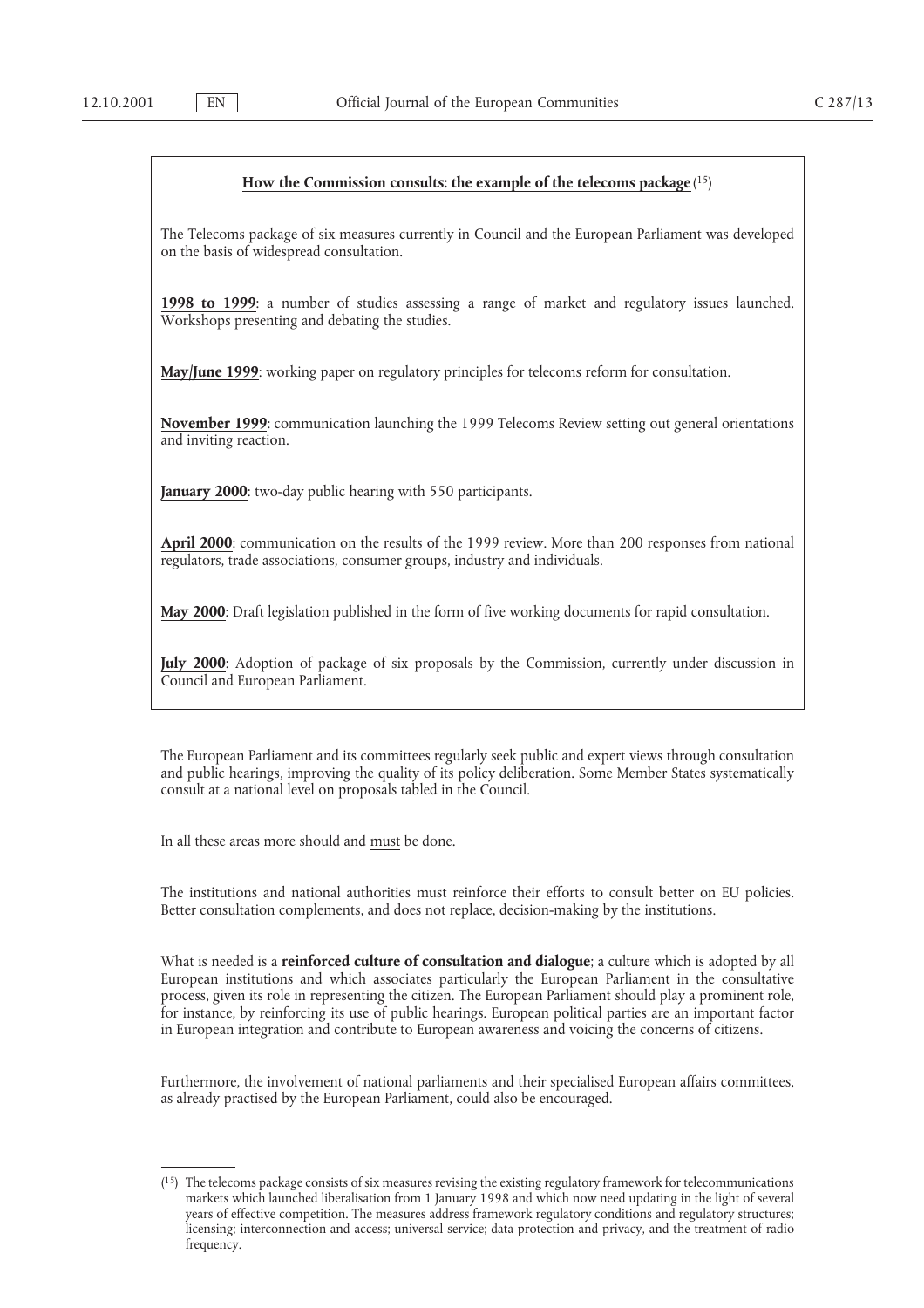There is currently a lack of clarity about how consultations are run and to whom the institutions listen. The Commission runs nearly 700 ad-hoc consultation bodies in a wide range of policies. The increase in the volume of international negotiations generates further ad-hoc consultation. The Commission believes it needs to rationalise this unwieldy system not to stifle discussion, but to make it more effective and accountable both for those consulted and those receiving the advice. As a first step, the Commission will publish a review of existing sectoral consultative forums.

Creating a culture of consultation cannot be achieved by legal rules which would create excessive rigidity and risk slowing the adoption of particular policies. It should rather be underpinned by a **code of conduct that sets minimum standards**, focusing on what to consult on, when, whom and how to consult. Those standards will reduce the risk of the policy-makers just listening to one side of the argument or of particular groups getting privileged access on the basis of sectoral interests or nationality, which is a clear weakness with the current method of ad-hoc consultations. These standards should improve the representativity of civil society organisations and structure their debate with the institutions.

In some policy sectors, where consultative practices are already well established, the Commission could develop more extensive **partnership arrangements**. On the Commission's part, this will entail a commitment for additional consultations compared to the minimum standards. In return, the arrangements will prompt civil society organisations to tighten up their internal structures, furnish guarantees of openness and representativity, and prove their capacity to relay information or lead debates in the Member States.

In the light of practical experience of these partnership arrangements and the code of conduct, the Commission will invite the other institutions to contribute to extending this new approach to their own activities.

| <b>ACTION POINTS</b> | The Commission will:                                                                                                                                                                                                          |
|----------------------|-------------------------------------------------------------------------------------------------------------------------------------------------------------------------------------------------------------------------------|
|                      | adopt, before the end of 2001, minimum standards for consultation and<br>publish them in a code of conduct,                                                                                                                   |
|                      | develop more extensive partnership arrangements from 2002 onwards in<br>certain sectors.                                                                                                                                      |
|                      | The Economic and Social Committee should play a more proactive role in<br>examining policy, for example through the preparation of exploratory reports.                                                                       |
|                      | Member States should examine how to improve their consultative processes in the<br>context of EU policy.                                                                                                                      |
|                      | The Council and European Parliament should review their relationship with civil<br>society and, building on the minimum standards for consultations, contribute to a<br>general reference framework for consultation by 2004. |
|                      |                                                                                                                                                                                                                               |

*Connecting with networks*

European integration, new technologies, cultural changes and global interdependence have led to the creation of a tremendous variety of European and international networks, focused on specific objectives. Some have been supported by Community funding. These networks link businesses, communities, research centres, and regional and local authorities. They provide new foundations for integration within the Union and for building bridges to the applicant countries and to the world. They also act as multipliers spreading awareness of the EU and showing policies in action.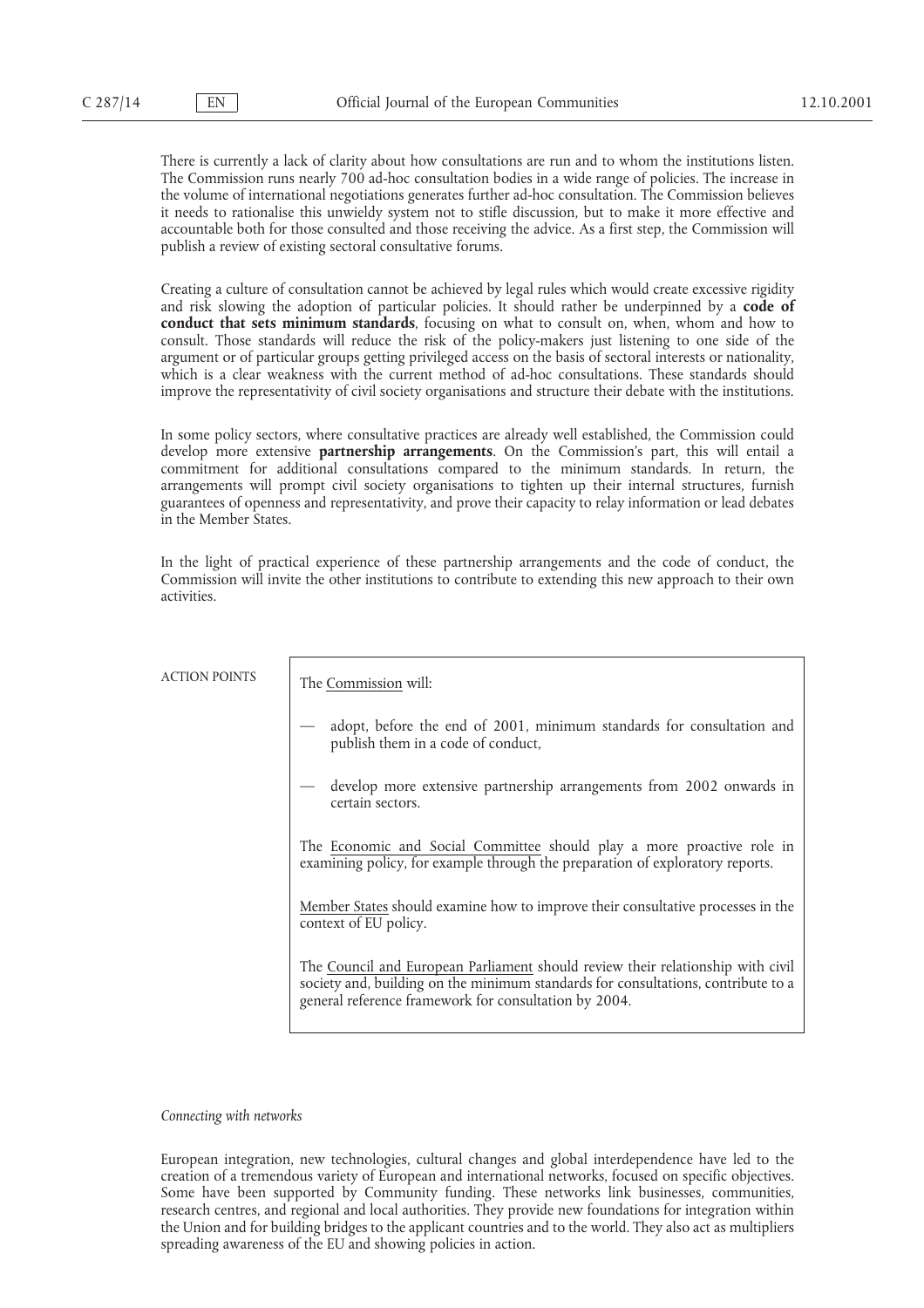#### **Examples of network-led initiatives**

The yearly 'Car-free day' on 22 September now mobilises around 800 cities in 25 European countries on a voluntary basis.

The Netd@ys initiative has increased awareness of schools, pupils and teachers of new media. Last year there were about 300 Netd@ys projects involving 150 000 organisations from 85 countries and the European website received over 8 million hits.

Yet, many of these networks, whose roots reach down deep into society, feel disconnected from the EU policy process. By making them more open and structuring better their relation with the institutions, **networks could make a more effective contribution to EU policies**. More specifically, regional and city networks that support transnational and cross-border cooperation, for example under the Structural Funds, are held back by the diverging administrative and legal conditions which apply to each individual participating authority.

ACTION POINTS The Commission will:

- develop, by the end of 2002, a more systematic and proactive approach to working with key networks to enable them to contribute to decision shaping and policy execution,
- examine how the framework for transnational cooperation of regional or local actors could be better supported at EU level, with a view to presenting proposals by the end of 2003.

#### III.2. **Better policies, regulation and delivery**

The European Union's policies and legislation are becoming increasingly complex. The reluctance of the Council and the European Parliament to leave more room for policy execution to the Commission means that legislation often includes an unnecessary level of detail. In national systems this would be addressed through implementing rules under the control of national parliaments rather than in the laws adopted by those parliaments.

The level of detail in EU legislation also means that adapting the rules to technical or market changes can be complex and time-consuming. Overall the result is a lack of flexibility, damaging effectiveness. A slow legislative process is compounded by slow implementation — of the 83 internal market directives which should have been transposed in 2000, only five of them had been transposed in all Member States.

If rules are not supported or inadequately enforced, the institutions as a whole are called into question. Apart from a new, more inclusive approach to policy-shaping, the Union needs to boost confidence in the expert advice that informs its policy. It needs to improve the quality of its legislation, including better implementation and enforcement.

# *Confidence in expert advice*

Scientific and other experts play an increasingly significant role in preparing and monitoring decisions. From human and animal health to social legislation, the institutions rely on specialist expertise to anticipate and identify the nature of the problems and uncertainties that the Union faces, to take decisions and to ensure that risks can be explained clearly and simply to the public.

The advent of biotechnologies is highlighting the unprecedented moral and ethical issues thrown up by technology. This underlines the need for a wide range of disciplines and experience beyond the purely scientific.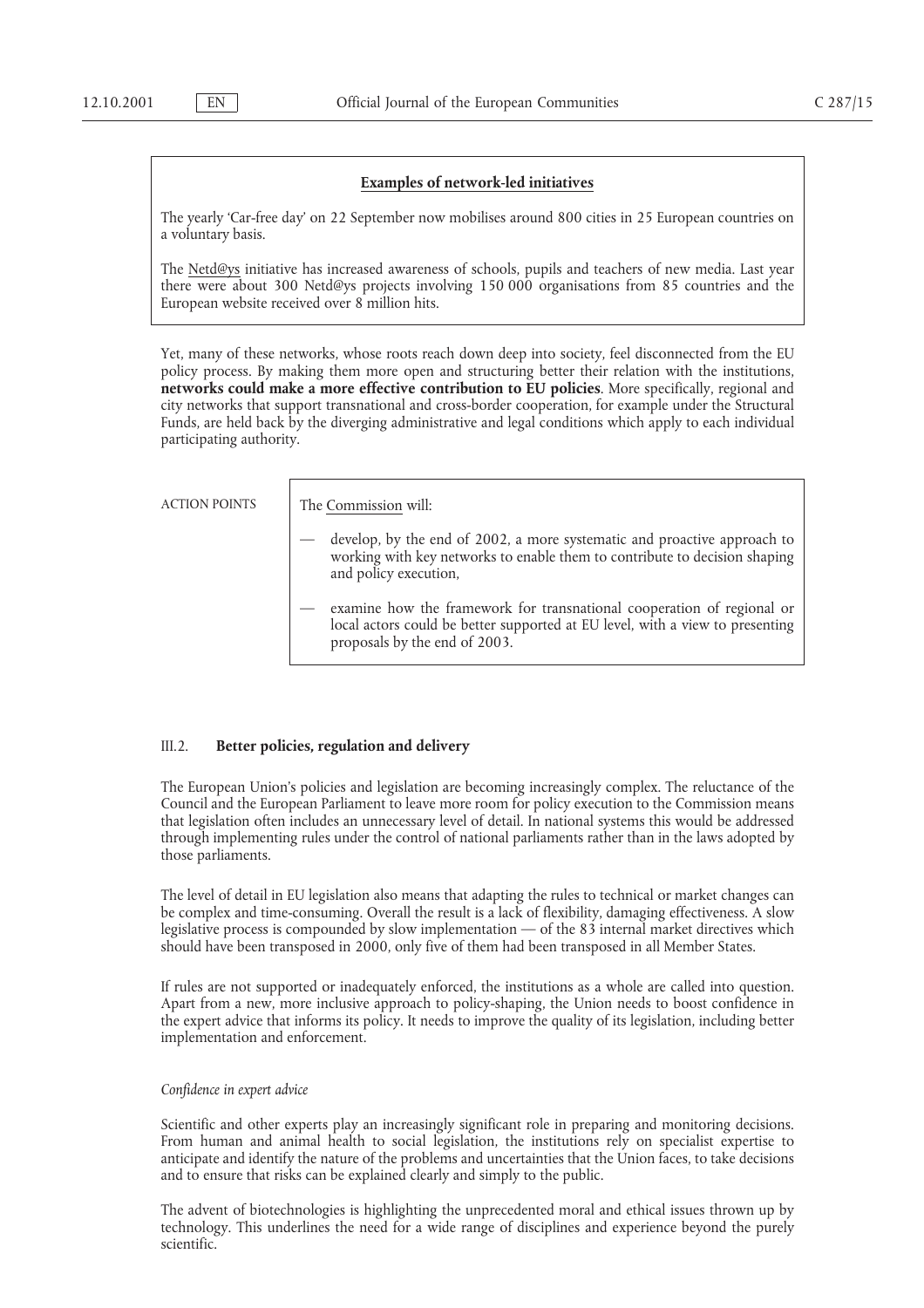Recent food crises have highlighted the importance of informing people and policy-makers about what is known and where uncertainty persists. But they have also undermined public confidence in expert-based policy-making. Public perceptions are not helped by the opacity of the Union's system of expert committees or the lack of information about how they work. It is often unclear who is actually deciding — experts or those with political authority. At the same time, a better informed public increasingly questions the content and independence of the expert advice that is given.

These issues become more acute whenever the Union is required to apply the precautionary principle and play its role in **risk assessment and risk management**. The Commission over a number of years has been responding to these challenges, for example, through the revamping of its system of scientific committees in 1997 and ensuring that scientific advice from those committees is publicly available. The current proposal for a European Food Authority will enhance the Union's scientific capability, transparency and networking in the area of food safety.

In many other areas, networking at European and even global level shows clear benefits. Expertise, however, is usually organised at a national level. It is essential that resources be put together and work better in the common interest of EU citizens. Such structured and open networks should form a scientific reference system to support EU policy-making(16).

ACTION POINTS The Commission will publish from June 2002 guidelines on collection and use of expert advice in the Commission to provide for the accountability, plurality and integrity of the expertise used. This should include the publication of the advice given. Over time these guidelines could form the basis for a common approach for all institutions and Member States.

*Better and faster regulation — combining policy instruments for better results*

The European Union will rightly continue to be judged by the impact of its regulation on the ground. It must pay constant attention to **improving the quality, effectiveness and simplicity of regulatory acts**. Effective decision-making also requires the combination of different policy instruments (various forms of legislation, programmes, guidelines, use of structural funding, etc.) to meet Treaty objectives. In making full use of the Treaty, the Commission could also make proposals to take the Union's objectives forward through enhanced cooperation.

At the same time, the Union must be able to react more rapidly to changing market conditions and new problems by reducing the long delays associated with the adoption and implementation of Community rules. In many cases these may run to three years or more. A tension between faster decisions and better, but time-consuming consultation is not necessarily a problem: investment in good consultation 'upstream' may produce better legislation which is adopted more rapidly and easier to apply and enforce.

Achieving improvements depends on seven factors:

— first, proposals must be prepared on the basis of **an effective analysis** of whether it is appropriate to intervene at EU level and whether regulatory intervention is needed. If so, the analysis must also assess the potential economic, social and environmental impact, as well as the costs and benefits of that particular approach. A key element in such an assessment is ensuring that the objectives of any proposal are clearly identified,

<sup>(16)</sup> The creation of such a broader set of scientific reference systems is one of the objectives of the European research area.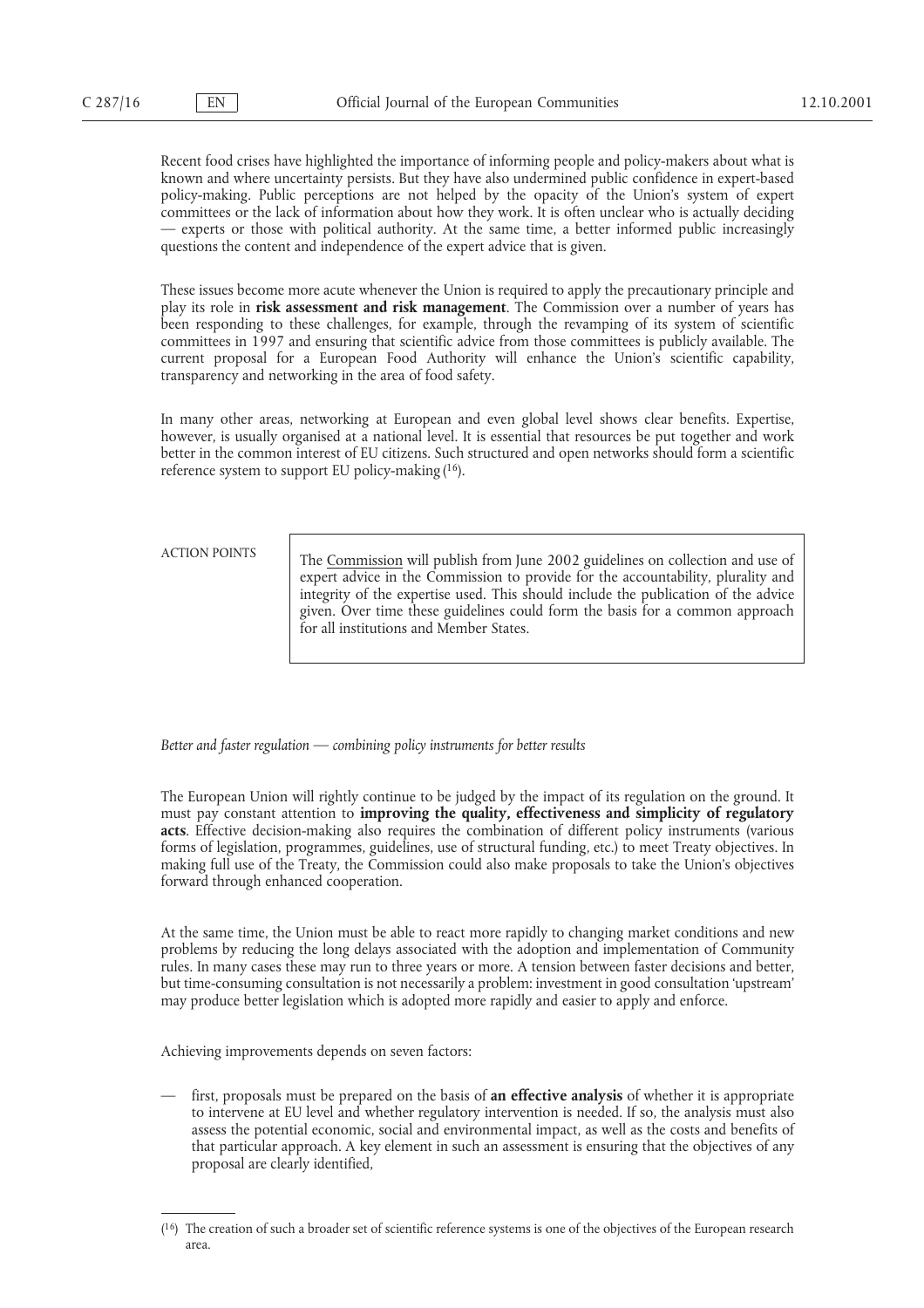- second, **legislation is often only part of a broader solution** combining formal rules with other non-binding tools such as recommendations, guidelines, or even self-regulation within a commonly agreed framework. This highlights the need for close coherence between the use of different policy instruments and for more thought to be given to their selection,
- third, the **right type of instrument** must be used whenever legislation is needed to achieve the Union's objectives:
	- the **use of regulations** should be considered in cases with a need for uniform application and legal certainty across the Union. This can be particularly important for the completion of the internal market and has the advantage of avoiding the delays associated with transposition of directives into national legislation,
	- '**framework directives**' should be used more often. Such texts are less heavy handed, offer greater flexibility as to their implementation, and tend to be agreed more quickly by the Council and the European Parliament. Whichever form of legislative instrument is chosen, **more use** should be made of 'primary' legislation limited to essential elements (basic rights and obligations, conditions to implement them), leaving the executive to fill in the technical detail via implementing 'secondary' rules,
- fourth, under certain conditions, implementing measures may be prepared within the **framework of co-regulation**. Co-regulation combines binding legislative and regulatory action with actions taken by the actors most concerned, drawing on their practical expertise. The result is wider ownership of the policies in question by involving those most affected by implementing rules in their preparation and enforcement. This often achieves better compliance, even where the detailed rules are non-binding.
	- It has already been used, for example, in areas such as the internal market (agreeing product standards under the 'new approach' directives) and the environment sector (reducing car emissions),
	- the exact shape of co-regulation, the way in which legal and non-legal instruments are combined and who launches the initiative, stakeholders or the Commission, will vary from sector to sector.

Under the following conditions the Commission will consider the use of co-regulation where it will be an effective way of achieving EU objectives,

#### **Conditions for the use of co-regulation**

Co-regulation implies that a framework of overall objectives, basic rights, enforcement and appeal mechanisms, and conditions for monitoring compliance is set in the legislation.

It should only be used where it clearly adds value and serves the general interest. It is only suited to cases where fundamental rights or major political choices are not called into question. It should not be used in situations where rules need to apply in a uniform way in every Member State. Equally, the organisations participating must be representative, accountable and capable of following open procedures in formulating and applying agreed rules. This will be a key factor in deciding the added value of a co-regulatory approach in a given case.

Additionally, the resulting cooperation must be compatible with European competition rules and the rules agreed must be sufficiently visible so that people are aware of the rules that apply and the rights they enjoy. Where co-regulation fails to deliver the desired results or where certain private actors do not commit to the agreed rules, it will always remain possible for public authorities to intervene by establishing the specific rules needed.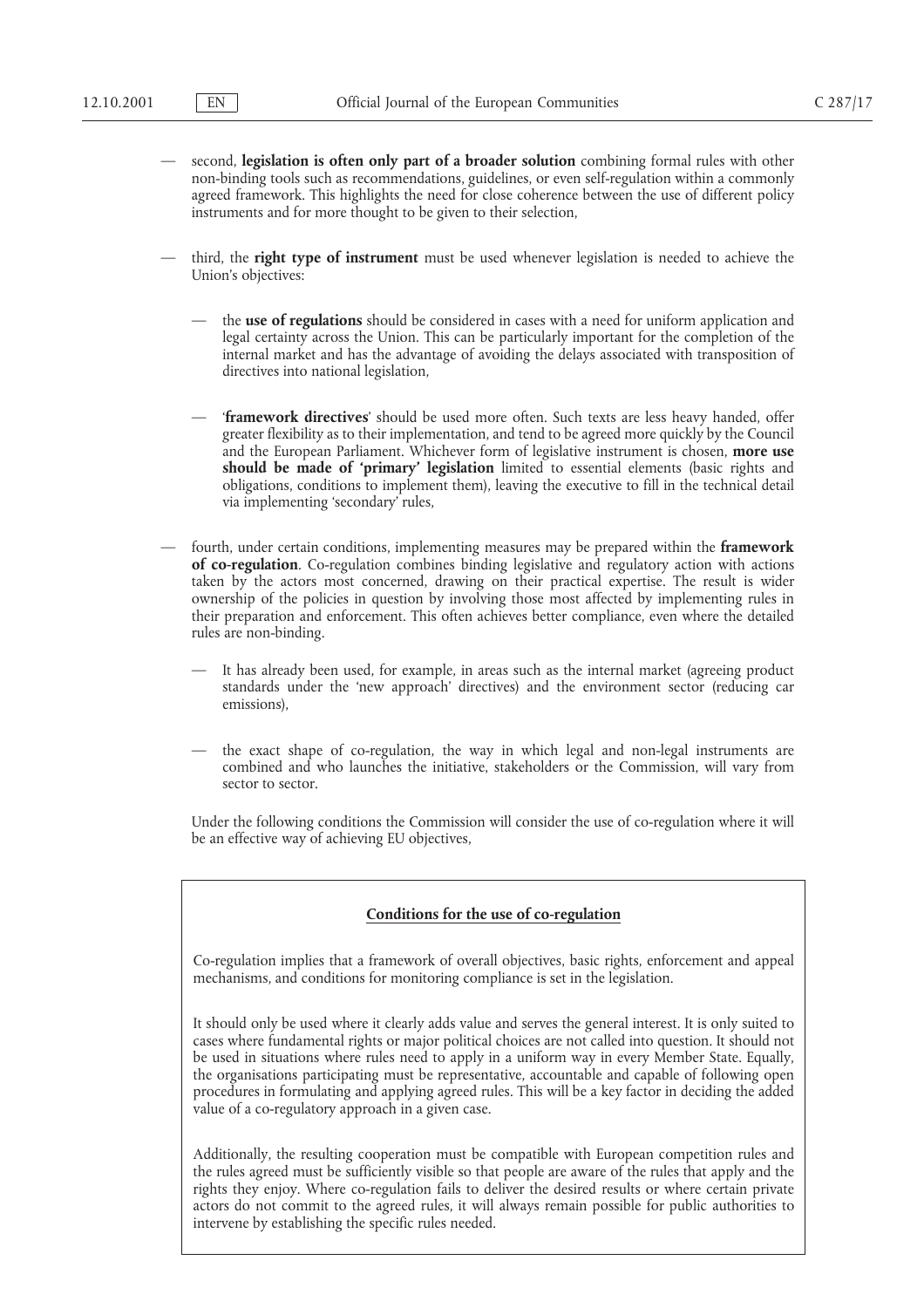- fifth, in other areas, Community action may be complemented or reinforced by the use of the '**open method of coordination**', which can already involve the applicant countries in some cases.
	- The open method of coordination is used on a case-by-case basis. It is a way of encouraging cooperation, the exchange of best practice and agreeing common targets and guidelines for Member States, sometimes backed up by national action plans as in the case of employment and social exclusion. It relies on regular monitoring of progress to meet those targets, allowing Member States to compare their efforts and learn from the experience of others.

In some areas, such as employment and social policy or immigration policy $(17)$ , it sits alongside the programme-based and legislative approach; in others, it adds value at a European level where there is little scope for legislative solutions. This is the case, for example, with work at a European level defining future objectives for national education systems,

— the Commission plays an active coordinating role already and is prepared to do so in the future, but the use of the method must not upset the institutional balance nor dilute the achievement of common objectives in the Treaty. In particular, it should not exclude the European Parliament from a European policy process. The open method of coordination should be a complement, rather than a replacement, for Community action,

# **Circumstances for the use of the open method of coordination**

The use of the open method of coordination must not dilute the achievement of common objectives in the Treaty or the political responsibility of the institutions. It should not be used when legislative action under the Community method is possible; it should ensure overall accountability in line with the following requirements:

- it should be used to achieve defined Treaty objectives,
- regular mechanisms for reporting to the European Parliament should be established,
- the Commission should be closely involved and play a coordinating role,
- the data and information generated should be widely available. It should provide the basis for determining whether legislative or programme-based action is needed to overcome particular problems highlighted.
- sixth, a stronger culture of **evaluation and feedback** is needed in order to learn from the successes and mistakes of the past. This will help to ensure that proposals do not over-regulate and that decisions are taken and implemented at the appropriate level,
- seventh, the Commission has committed itself to **withdraw proposals** where interinstitutional bargaining undermines the Treaty principles of subsidiarity and proportionality or the proposal's objectives. The Council and the European Parliament must instead stick to the essential elements of legislation as mentioned above and avoid overloading or over-complicating proposals.

The Council and the European Parliament must also make greater efforts to **speed up the legislative process**. When legally possible, the Council should vote as soon as a qualified majority seems possible rather than pursuing discussions in the search for unanimity. In appropriate cases, the Council and the European Parliament should attempt to agree proposals in one rather than two readings with the assistance of the Commission. This may reduce the time needed to adopt legislation by six to nine months.

<sup>(17)</sup> See, most recently, the communication on an open method of coordination for the Community immigration policy, COM(2001) 387 final, 11.7.2001.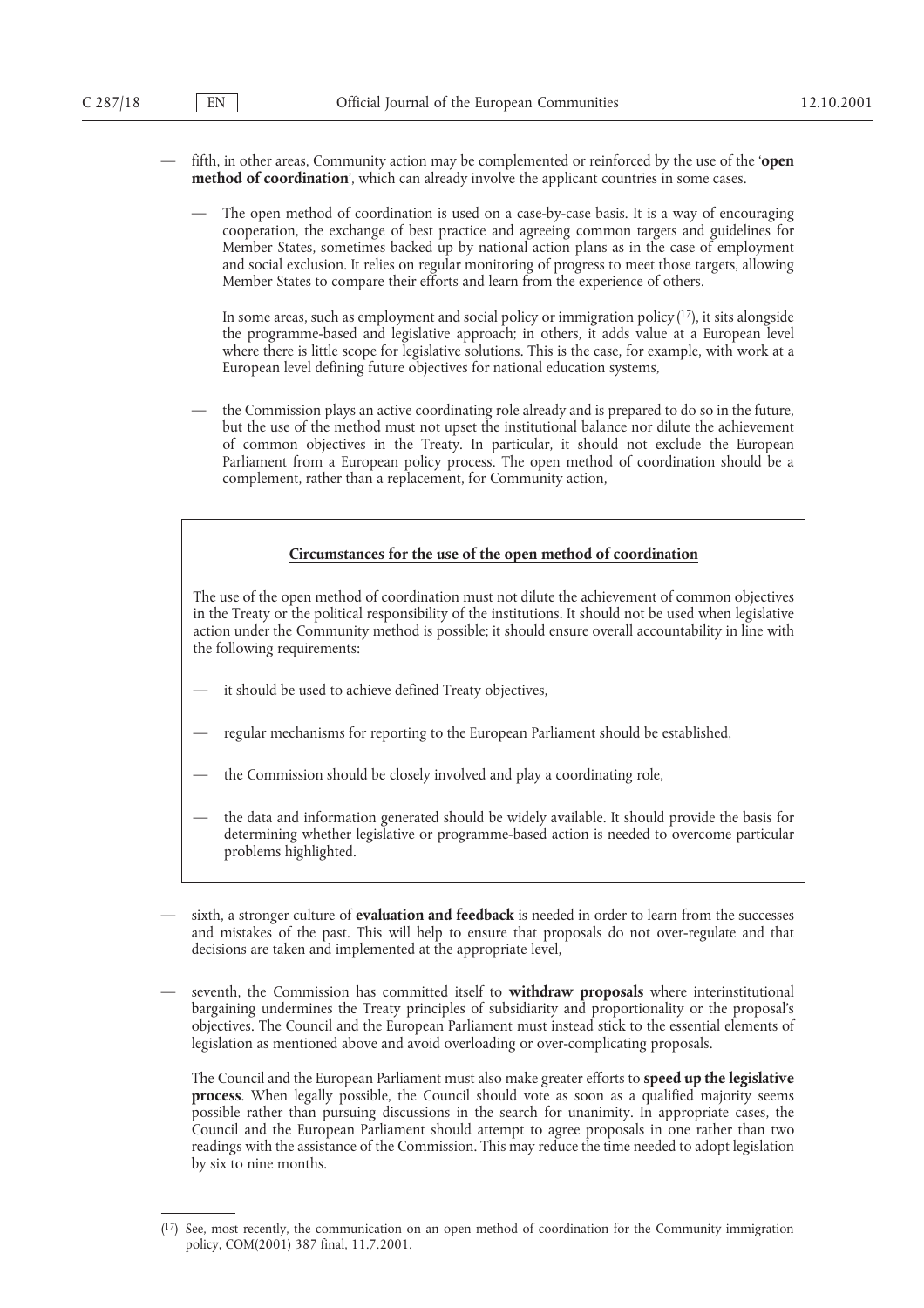*Community law should be substantially simplified*

Building on work on single market and agricultural legislation, a **comprehensive programme of simplification** of existing rules is called for — regrouping legal texts, removing redundant or obsolete provisions, and shifting non-essential obligations to executive measures.

Simplification at EU level must be accompanied by a similar commitment from Member States. People first and foremost want less red tape at a national level — they do not care whether its origin is in European or national decisions. One of the biggest sources of concern is the tendency of Member States when implementing Community directives to add new costly procedures or to make legislation more complex. Networks should be established between those responsible for simplification at EU and at national level.

| <b>ACTION POINTS</b> | The Commission will present an action plan for better regulation to the Laeken<br>European Council; within that framework it will:                                                                                                                 |
|----------------------|----------------------------------------------------------------------------------------------------------------------------------------------------------------------------------------------------------------------------------------------------|
|                      | promote greater use of different policy tools (regulations, 'framework<br>directives', guidelines and recommendations, co-regulatory mechanisms).<br>These may be complemented where appropriate by the use of the open<br>method of coordination, |
|                      | — limit its proposals for primary legislation to essential elements, while<br>providing greater scope for implementing measures to complete the technical<br>details of those proposals,                                                           |
|                      | — launch a high-profile programme to review and simplify Community<br>legislation adopted before 2000, supported by fast track procedures in the<br>Council and the European Parliament for this work.                                             |
|                      | The Council and the European Parliament should limit primary legislation to<br>essential elements.                                                                                                                                                 |
|                      | Member States should refrain from a disproportionate level of detail or complex<br>administrative requirements when implementing Community legislation.                                                                                            |

*Better application of EU rules through regulatory agencies*

A range of national regulatory agencies exists across the Member States in areas with a need for consistent and independent regulatory decisions. Increasingly these regulators have an important role in applying Community law.

At EU level, 12 independent agencies have been created. The majority of these bodies have either an information gathering task, such as the European Environment Agency in Copenhagen or they assist the Commission by implementing particular EU programmes and policies, such as the European Training Foundation in Turin. In three cases EU agencies have a regulatory role (<sup>18</sup>).

The creation of further autonomous **EU regulatory agencies** in clearly defined areas will improve the way rules are applied and enforced across the Union. Such agencies should be granted the power to take individual decisions in application of regulatory measures. They should operate with a degree of

<sup>(18)</sup> The Office for Harmonisation in the Internal Market (Alicante) and the Community Plant Variety Office (Angers) take individual decisions on the granting of European trade marks and plant variety rights. The European Agency for the Evaluation of Medicinal Products (London) makes a technical assessment of applications for the approval of new medicines prior to a Commission decision.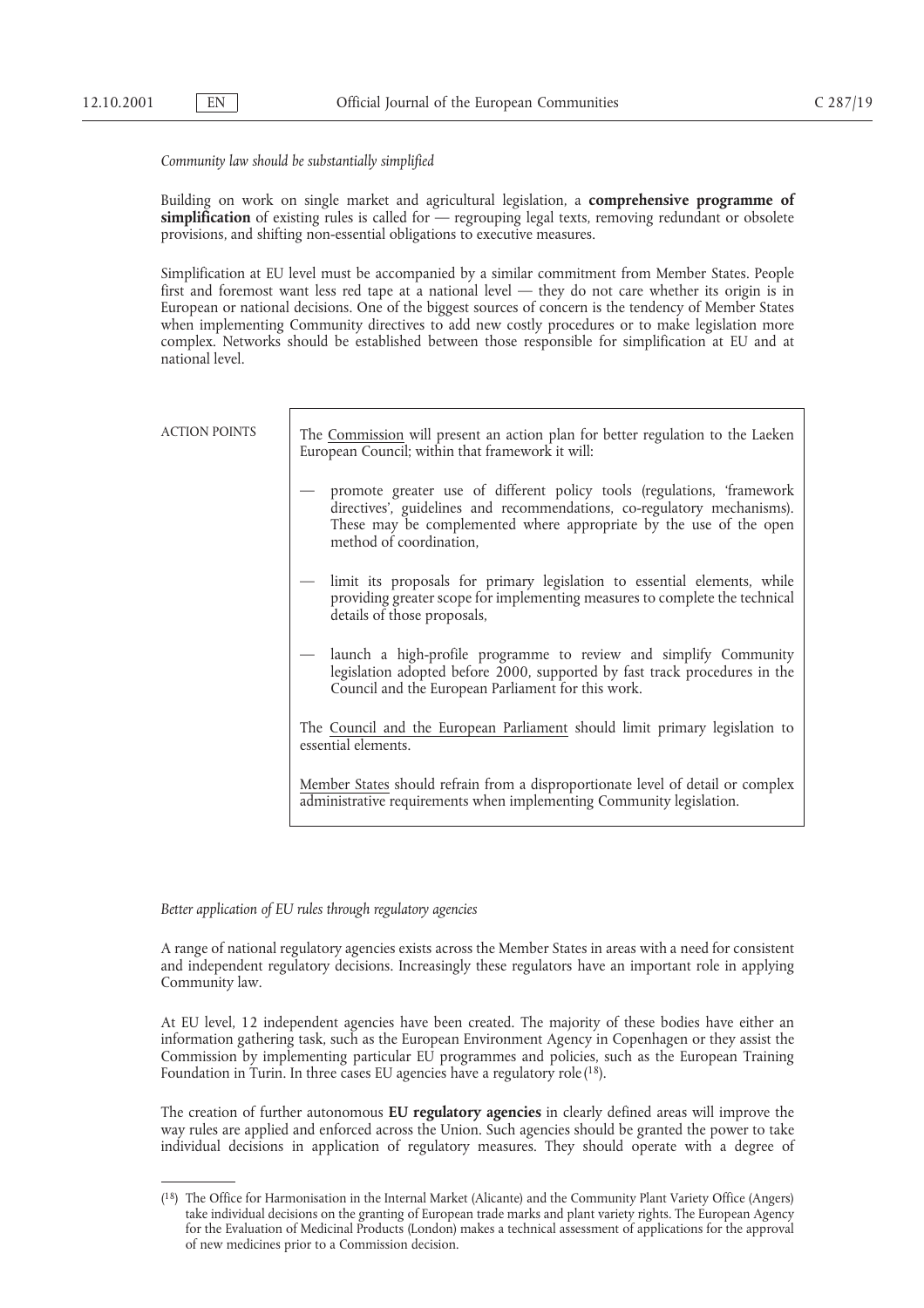independence and within a clear framework established by the legislature. The regulation creating each agency should set out the limits of their activities and powers, their responsibilities and requirements for openness.

The advantage of agencies is often their ability to draw on highly technical, sectoral know-how, the increased visibility they give for the sectors concerned (and sometimes the public) and the cost-savings that they offer to business. For the Commission, the creation of agencies is also a useful way of ensuring it focuses resources on core tasks.

# **Conditions for the creation of regulatory agencies at EU level**

The Treaties allow some responsibilities to be granted directly to agencies. This should be done in a way that respects the balance of powers between the institutions and does not impinge on their respective roles and powers. This implies the following conditions:

- agencies can be granted the power to take individual decisions in specific areas but cannot adopt general regulatory measures. In particular, they can be granted decision-making power in areas where a single public interest predominates and the tasks to be carried out require particular technical expertise (e.g. air safety),
- agencies cannot be given responsibilities for which the Treaty has conferred a direct power of decision on the Commission (for example, in the area of competition policy),
- agencies cannot be granted decision-making powers in areas in which they would have to arbitrate between conflicting public interests, exercise political discretion or carry out complex economic assessments,
	- agencies must be subject to an effective system of supervision and control.

The Commission will consider the creation of regulatory agencies on a case-by-case basis. Currently, proposals are before the Council and the European Parliament for three agencies: a European food authority, a maritime safety agency and an air safety agency with only the latter having a clear power to take individual decisions.

ACTION POINTS The Commission will:

- define, in 2002, the criteria for the creation of new regulatory agencies in line with the above conditions and the framework within which they should operate,
- set out the Community's supervisory responsibilities over such agencies.

*Better application at national level*

Ultimately the impact of European Union rules depends on the willingness and capacity of Member State authorities to ensure that they are transposed and enforced effectively, fully and on time. Late transposition, bad transposition and weak enforcement all contribute to the public impression of a Union which is not delivering. The prime responsibility for this lies with national administrations and courts.

Strengthening the administrative capacity of applicant countries is already a key theme of the preaccession strategy and these efforts will need to be sustained after they join. The existing Member States should ensure that they too improve their performance and make adequate resources available in this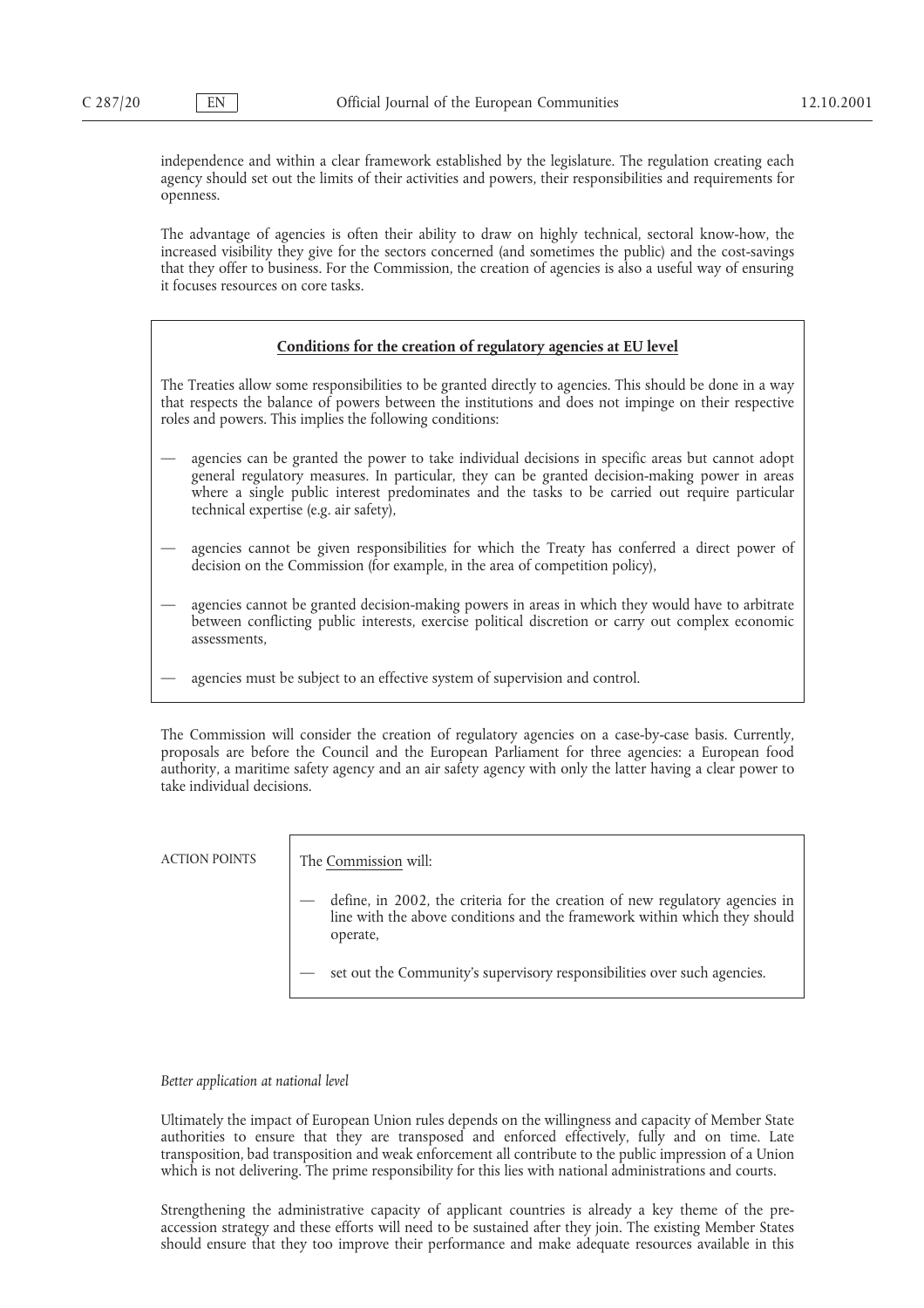field. The Union can effectively draw on the experience acquired with the applicant countries, such as the 'twinning arrangements'. Current and future Member States should consider setting up coordination units within central government to improve the enforcement of Community law.

At the same time, the feeling persists that Community rules are 'foreign laws'. **EU law is part of the national legal order** and must be enforced as such. Despite long-standing cooperation with the European Court of Justice, national lawyers and courts should be made more familiar with Community law, and assume responsibility in ensuring the consistent protection of rights granted by the Treaty and by European legislation. The Commission will continue to support judicial cooperation and the training of lawyers and judges in Community law, but Member States themselves will have to step up their efforts in this field.

The role and effectiveness of the EU Ombudsman and of the Petitions' Committee of the European Parliament should be complemented by creating networks of similar existing bodies in the Member States capable of dealing with disputes involving citizens and EU issues. It should improve people's knowledge of the extent and limits of their rights under Community law, and help them find which Member State authorities can resolve problems. In some highly specific sectors, the creation of European regulatory agencies as proposed above will also contribute to a more uniform application of rules throughout the Community.

The Union is based on the rule of law. Monitoring closely the application of Community law is an essential task for the Commission if it is to make the Union a reality for businesses and citizens. The Commission will therefore pursue infringements with vigour. In this context, individual complaints about breaches of Community law are important. The Commission has already adopted measures to improve and speed up internal procedures for handling such complaints and these should now be codified and published.

However, as far as individual complaints are concerned, a lengthy legal action against a Member State is not always the most practical solution. The main aim of an infringement action is to oblige the offending Member State to remedy its breach of Community law. Yet even after a ruling by the European Court of Justice further legal steps by the complainant may be required before national courts in order to enforce his or her rights. In order to maximise the impact of its work in dealing with complaints, the Commission will refocus ongoing efforts and establish the criteria that it will use in prioritising cases including the following orientations.

# **Priority attached to treatment of possible breaches of Community law**

The Commission will focus on:

- the effectiveness and quality of transposition of directives as the most effective way of avoiding individual problems arising at a later stage,
- situations involving the compatibility of national law with fundamental Community principles,
- cases that seriously affect the Community interest (e.g. cases with cross-border implications) or the interests that the legislation intended to protect,
- cases where a particular piece of European legislation creates repeated implementation problems in a Member State,
- cases that involve Community financing.

Such cases should be handled as a priority in the framework of formal infringement procedures. In other cases, other forms of intervention could be explored before launching formal infringement proceedings.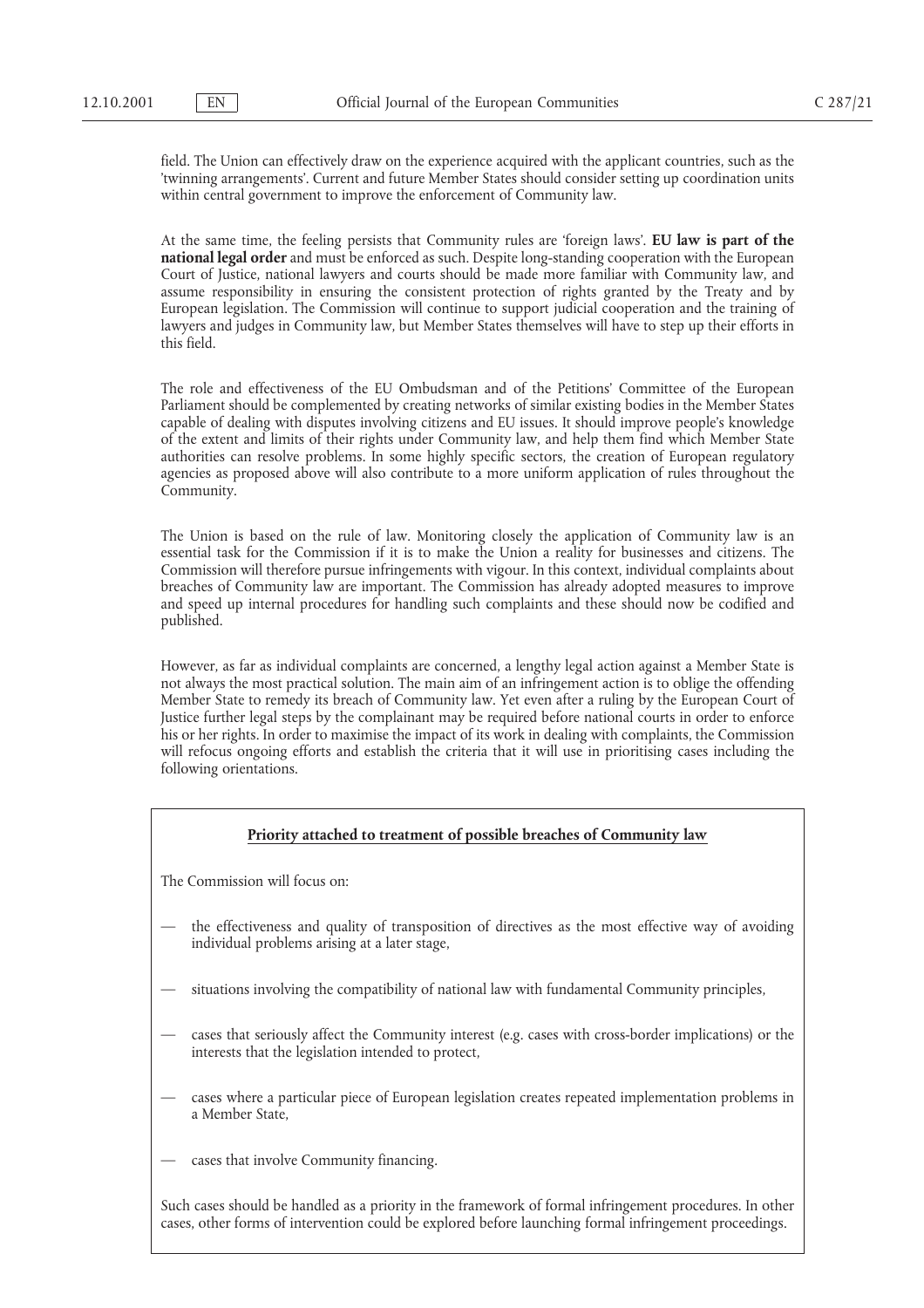Finally, the Commission will continue to pursue an active dialogue with the Member States on enforcement. This has the advantage of improving feedback on how rules are applied in practice. It also can lead to a faster resolution of a potential infringement than a full court case and therefore offer a quicker solution to the person at the origin of a complaint.

ACTION POINTS The Commission will:

- propose, in 2002, twinning arrangements between national administrations to share best practice in implementing measures within particular sectors, drawing on the experience with applicant countries, and promote the awareness of Community law among national courts and lawyers,
- establish, in 2002, criteria that will be used in prioritising the investigation of possible breaches of Community law,
- codify the current administrative rules concerning the handling of complaints.

Member States must step up their efforts to improve the quality of transposition and implementation. They must contribute to improving the knowledge of Community law, encourage national courts to take a more active role in controlling the application of Community rules. They should increase the capacity for dispute settlement through networks of ombudsmen or mediators.

# III.3. **The EU's contribution to global governance**

The proposals in the White Paper have been drawn up against the background of enlargement, but they also offer a useful contribution to global governance. The Union's first step must be to **reform governance successfully at home in order to enhance the case for change** at an international level.

The objectives of peace, growth, employment and social justice pursued within the Union must also be promoted outside for them to be effectively attained at both European and global level. This responds to citizens' expectations for a powerful Union on a world stage. Successful international action reinforces European identity and the importance of shared values within the Union.

In applying the principles of good governance to the EU's global responsibility, the Union should be more accessible to governmental and non-governmental stakeholders from other parts of the world. This is already part of its strategy for sustainable development, but it must go hand in hand with a commitment by such stakeholders as to their representativity and that they will assume their responsibilities in responding to global challenges. The Union should take the global dimension into account in assessing the impact of policies, in establishing guidelines for the use of expertise, and through a more proactive approach to international networks.

By acknowledging the global dimension more strongly, the Union will strengthen its voice in multilateral negotiations. It should aim to improve the effectiveness and legitimacy of global rule making, working to modernise and reform international and multilateral institutions in the medium to long term. The goal should be to boost the effectiveness and enforcement powers of multilateral institutions. In the short term, the Union should build partnerships with other countries in order to promote greater cooperation and coherence between the activities of existing international organisations and increase their transparency.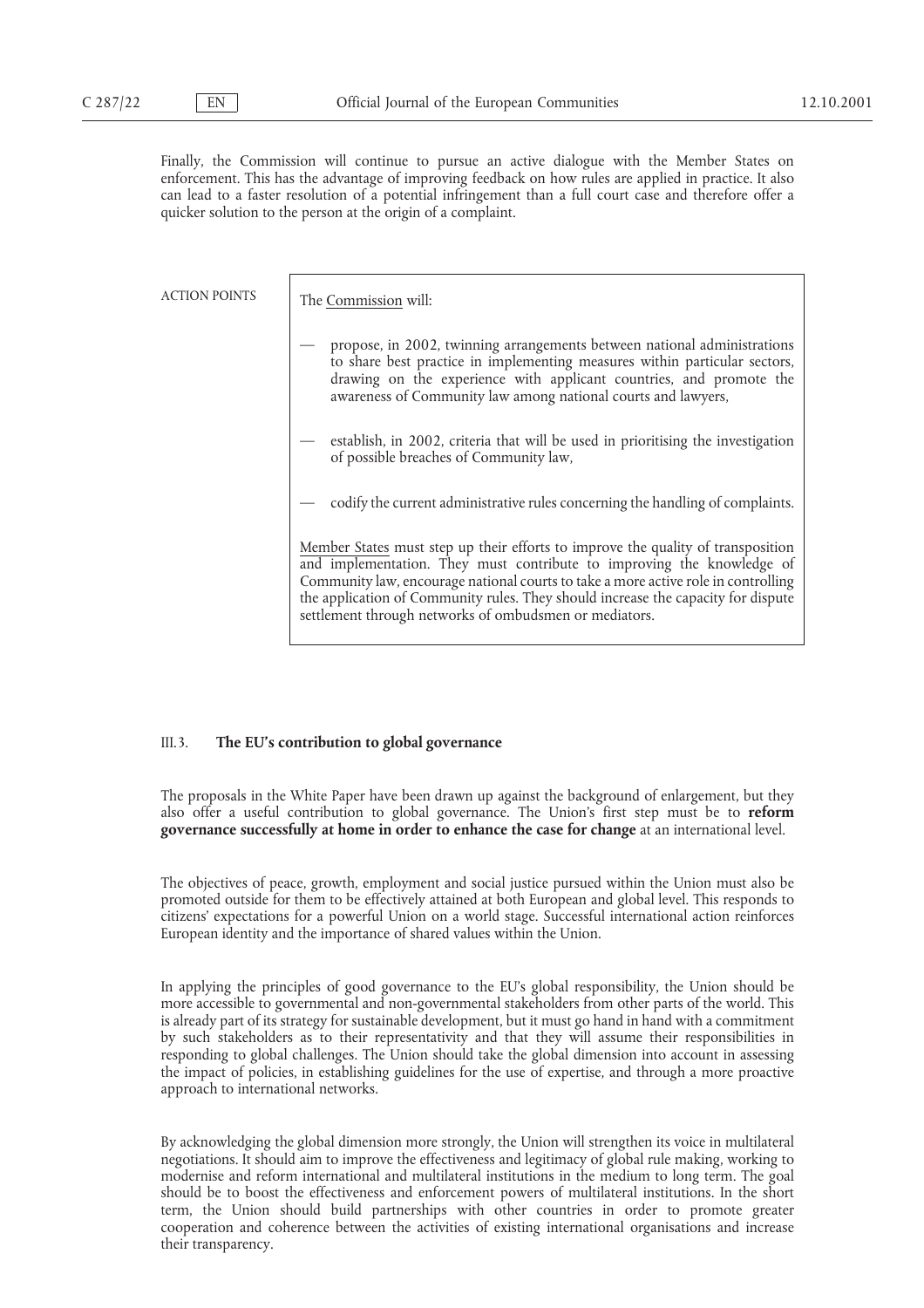International action should be complemented by new tools. Many ideas in this White Paper could be tested at global level, such as peer review of progress made towards internationally agreed targets or the development of co-regulatory solutions to deal with aspects of the new economy. As in the Union, these approaches should complement successful elements of international public law, most notably the World Trade Organisation and the International Court of Justice.

To achieve these objectives, the Union needs to speak more with a single voice. It should strengthen its representation in international and regional forums, including in relation to economic and financial governance, the environment, development and competition policy. Often, important improvements can and should be introduced under the current Treaty, and would considerably improve the visibility of what the Union is doing at the global level. In some areas, like finance, a change in the Treaty is required.

| <b>ACTIONS POINTS</b> | The Commission will:                                                                                                                                                                                          |
|-----------------------|---------------------------------------------------------------------------------------------------------------------------------------------------------------------------------------------------------------|
|                       | improve the dialogue with governmental and non-governmental actors of<br>non-member countries when developing policy proposals with an inter-<br>national dimension,                                          |
|                       | promote the use of new tools at global level as a complement to 'hard'<br>international law,                                                                                                                  |
|                       | promote a discussion in 2002 on how the Union can contribute to a<br>comprehensive reform of multilateral institutions and improve cooperation<br>and openness of international organisations,                |
|                       | propose a review of the Union's international representation under the<br>existing Treaties in order to speak more often with a single voice and propose<br>changes at the next intergovernmental conference. |

#### III.4. **Refocused policies and institutions**

Connecting the European Union to its citizens means identifying clear policies and objectives within an overall vision of where the Union is going. People need to understand better the political project which underpins the Union.

The task is not easy. The step-by-step integration, which has characterised the Union's development, has tended to slice policies into sectoral strands with different objectives and different tools: over time the capacity to ensure the coherence has diminished. The current working methods of the institutions and the relations with the Member States prevent them from showing the necessary leadership.

As a partial response, the Union has launched cross-cutting policy agendas, such as those developed in Tampere (1999) for freedom, security and justice issues; in Lisbon (2000) with an agenda for economic and social renewal extending up to 2010; or in Göteborg (2001) with the strategy for sustainable development.

But more needs to be done. The institutions and the Member States must work together to set out an overall policy strategy. For this purpose, they should already refocus the Union's policies and adapt the way the institutions work under the existing Treaties.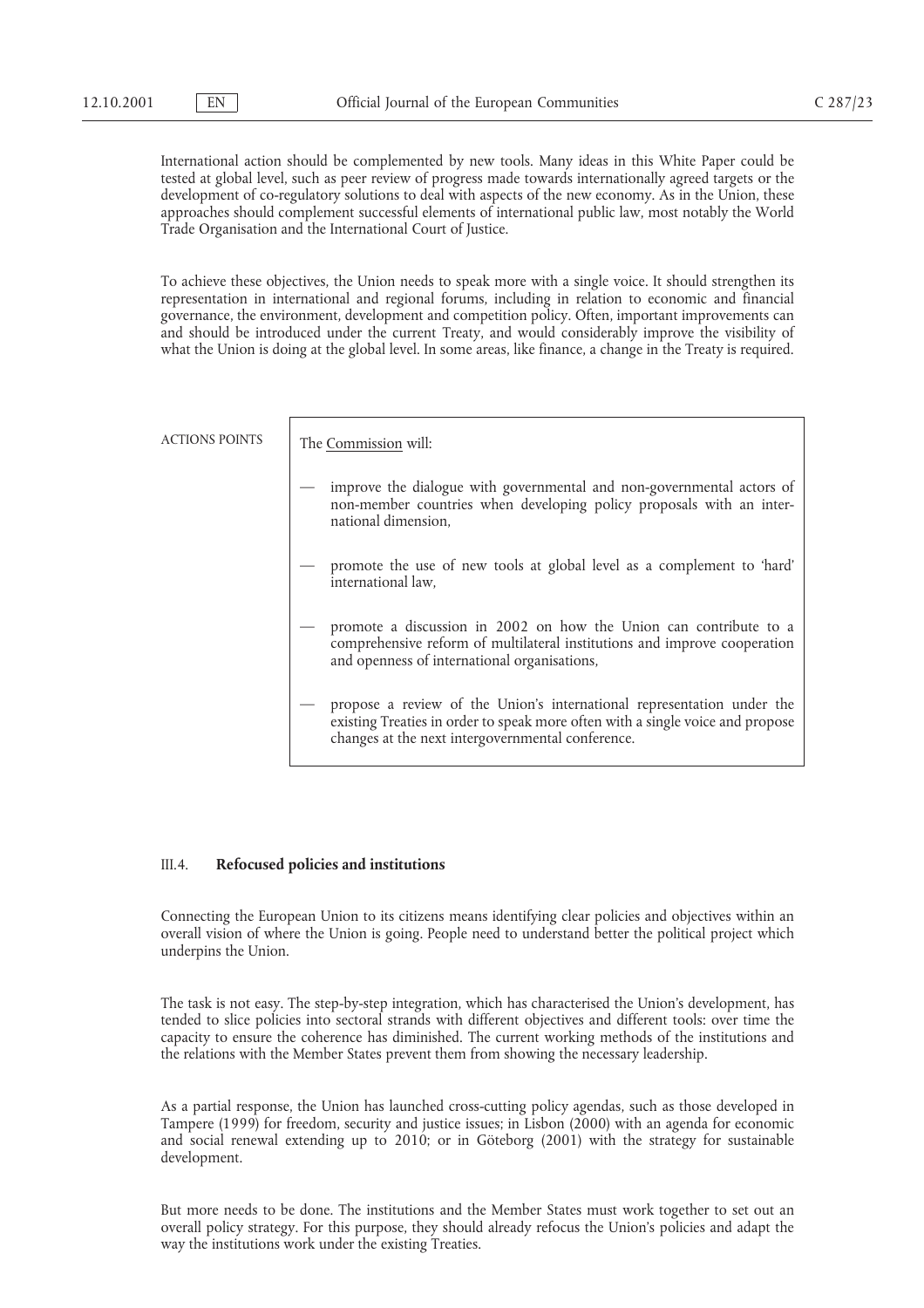*Refocus EU policies*

The introduction of the euro and enlargement will be catalysts for fundamental changes. The euro will soon become a tangible reality in people's pockets and will increase the visibility of the Union at home and in the world. Enlargement will raise particular problems in terms of the wide gaps between rich and poor countries. It will bring new challenges for the management of the Union's external frontiers and the relationships with our future neighbours.

Refocusing policies means that the Union should **identify more clearly its long-term objectives**. These may, with the overall objective of sustainable development, include improving human capital, knowledge and skills; strengthening both social cohesion and competitiveness; meeting the environmental challenge; supporting territorial diversity, and contributing to regional peace and stability. Improved focus will help to guide the reform of policies in preparation for a successful enlargement and ensure that expanding the Union does not lead to weakening or dilution of existing policies.

In setting priorities and ensuring coherence, the institutions must guard against decisions on future policies which are inspired by short-term thinking on long-term challenges. This is a real risk as in the near future institutional reform, important policy choices, budgetary bargaining and enlargement could all coincide. It is likely to stretch the Union's capacity to show leadership through a coherent vision of the future. The Union must also continue to ensure that it has adequate resources to carry out the tasks assigned to it.

Within the Commission, important steps have been taken to strengthen its capacity for strategic planning and policy setting as one of the three pillars of the ongoing administrative reforms. They are reflected through key events each year that promote a political debate within the framework of the Commission's five-year strategic objectives:

- the Commission's annual policy strategy at the start of each year focuses on identifying strategic priorities with a two- to three-year horizon. It enables a medium-term, more coherent approach, and provides an essential reality check to ensure that the necessary resources are available,
- the Commission President in his annual State of the Union address in the European Parliament surveys the progress made against the Commission's strategic priorities and indicates new challenges on the horizon. This is complemented by the annual synthesis report to the spring European Council which covers the Union's economic, social and environmental policies,
- in addition to this, from 2002 onwards, the annual report on the implementation of the Amsterdam Protocol on subsidiarity and proportionality will be oriented towards the main objectives of European Union policies. It will investigate the extent to which the Union has applied the proportionality and subsidiarity principles in pursuing its main goals.

However, attempts to structure a better debate on policy coherence need to be built on a dialogue between the institutions on future objectives and priorities for the Union. The Commission's role in initiating policy and steering the long-term agenda can be particularly effective in preparing the **European Council**. These summits, which now take place four times a year, bring together the 15 Heads of State or Government and the Commission President.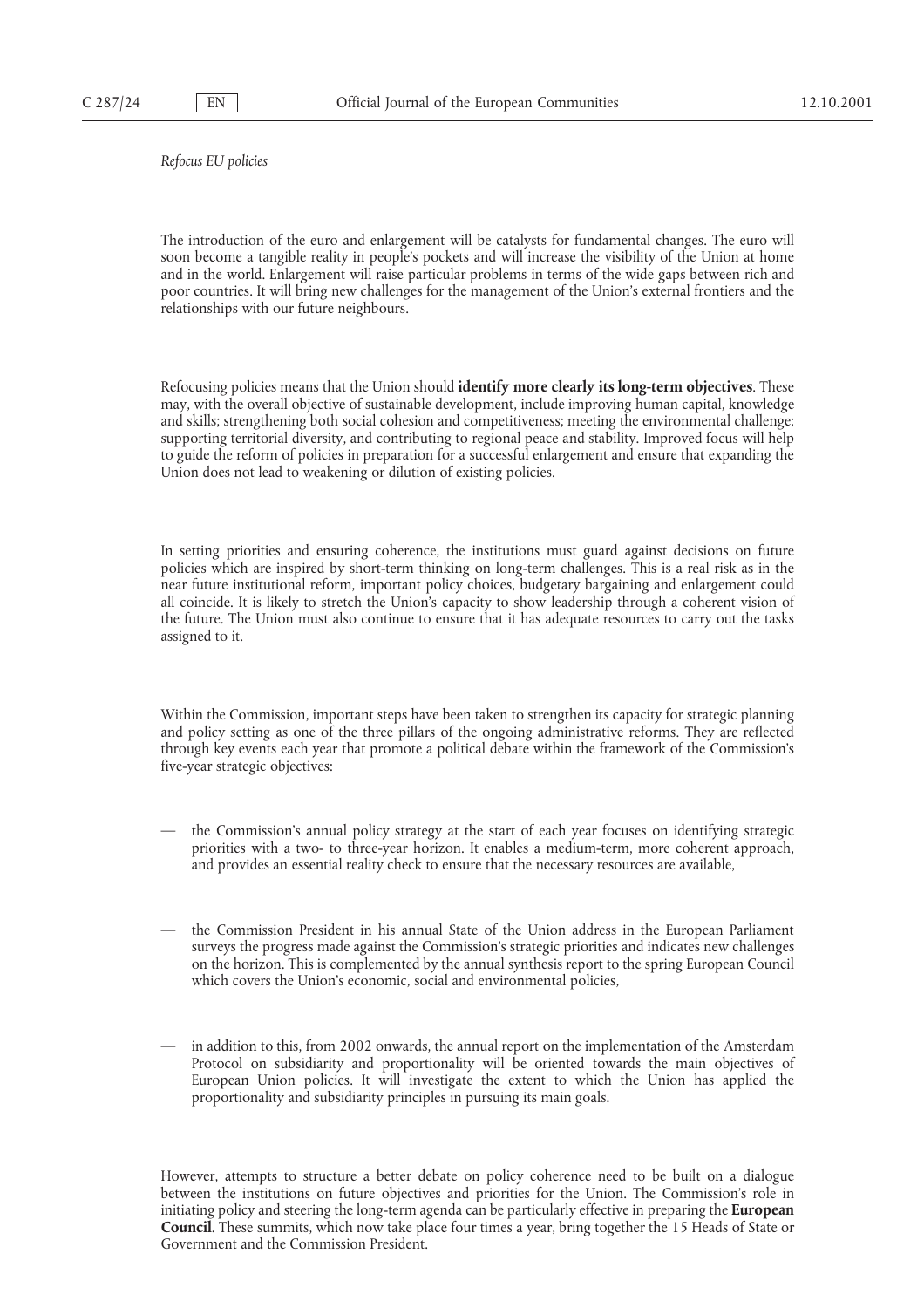The European Council should have a more important role in shaping the strategic direction for the Union in partnership with the Commission. It should not deal with the day-to-day detail of EU policies. The requirement for consensus in the European Council often holds policy-making hostage to national interests in areas which the Council could and should decide by a qualified majority of Member States. This is one example of a failure by the Council to assume its political responsibility for decision-making within the Community method.

#### *Refocus the institutions*

To deliver better policies, the Union must revitalise the Community method. Everyone should concentrate on their core tasks: the Commission initiates and executes policy; the Council and the European Parliament decide on legislation and budgets — whenever possible in Council using qualified majority voting, the European Council exerts political guidance and the European Parliament controls the execution of the budget and of the Union's policies.

This means changes in the way the institutions work. A lot could be done already in the short term without amending existing Treaties. A greater effort to ensure the consistency of what is done in different sectoral Councils is needed. The **Council of Ministers**, in particular the General Affairs Council composed of Ministers for Foreign Affairs, has lost its capacity to give political guidance and arbitrate between sectoral interests, particularly where this involves resolving disputes between different home departments over the position to be taken on EU proposals. Some changes in the way it works have already been introduced by Council. The presidency conclusions of the Göteborg European Council called again for an 'effective coordination between different Council formations'. The consensus is that progress has been slow so far.

It is time to recognise that the Union has moved from a diplomatic to a democratic process, with policies that reach deep into national societies and daily life. There is a need for the Council to develop its capacity to coordinate all aspects of EU policy both in the Council and at home. This would free the European Council to refocus its activity on shaping strategic objectives and monitoring more effectively the Union's success in achieving them.

The **European Parliament and all national parliaments** of the Union and the applicant countries should become more active in stimulating a public debate on the future of Europe and its policies $(19)$ . The strong relationship between changes at national level, EU policies and global developments cannot simply find its response in Brussels. These changes should be discussed in a national context and in each national parliament. The Commission would welcome public debates, jointly organised by the European and national Parliaments, on the Union's policies.

Moreover, the European Parliament should enhance its control on the execution of EU policies and the implementation of the budget. This means departing from the present emphasis on detailed accounting with more policy-oriented control based on political objectives. The areas in which co-decision should apply must be reviewed in order to reinforce the role of the European Parliament.

The **Commission** must focus on its Treaty tasks of policy initiation; execution; guardian of the Treaty; and international representation of the Community. The measures proposed in this White Paper, including an enhanced dialogue with European and national associations of regional and local government, better and more open consultation of civil society, better use of expert advice, and better impact assessment will help to improve the quality of policy proposals.

<sup>(19)</sup> Member States should exchange best practice on the application of the Protocol to the Amsterdam Treaty on the role of national parliaments in the European Union.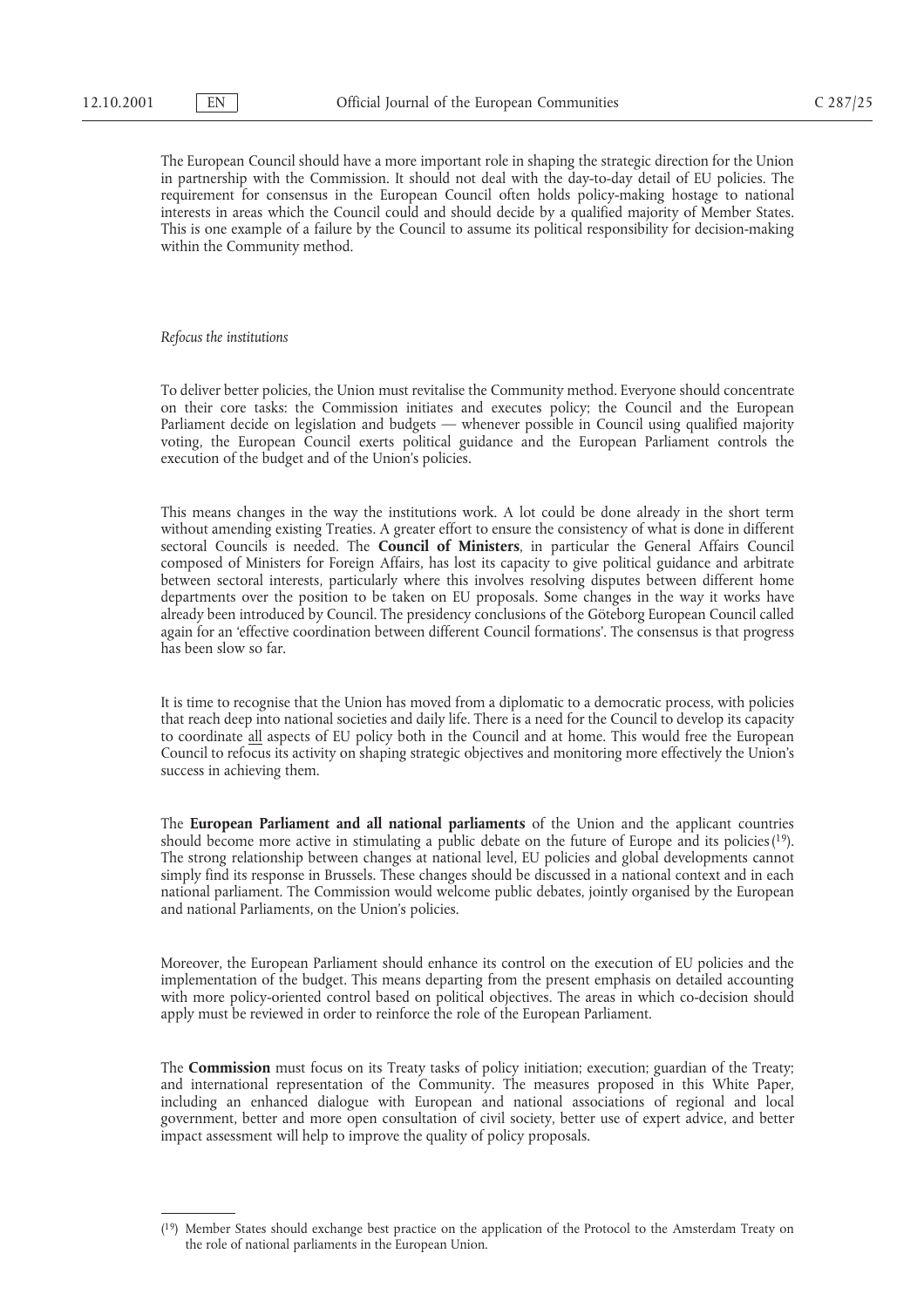The link between European and global governance should lead to the Union speaking more often with a single voice. The prioritisation for dealing with complaints about breaches of Community law will maximise the impact of the Commission's work as guardian of the Treaty.

The proposals to simplify Community legislation further, better regulation through a greater diversity of policy tools and their combined use, and tripartite contractual arrangements will all improve the quality of policy execution. The increased use of regulatory agencies will ensure better execution and enforcement of policies in specific cases. It will also avoid having to assign Commission resources to too technical tasks.

In the same spirit, the Commission has already proposed a communication and a regulation laying down the framework for the work of 'executive' agencies under the Commission's control. This means using external executive agencies rather than Commission resources to management tasks for spending programmes.

It must also be clearer who is responsible for policy execution. This constitutes the pre-condition for making the EU system more open and accountable to all European citizens.

The main responsibility for executing policy and legislation by adopting implementing regulations or decisions is normally conferred on the Commission. The conditions under which the Commission adopts those executive measures should be reviewed.

In the end, this should lead to a situation where:

- legislation defines the conditions and limits within which the Commission carries out its executive role, and
- a simple legal mechanism allows the Council and the European Parliament as the legislature to monitor and control the actions of the Commission against the principles and political guidelines adopted in the legislation.

This change would make decision-making simpler, faster and easier to understand. It would improve accountability, helping the Council and the European Parliament to make political judgements on how well the executive process is working.

If these orientations are followed the need to maintain existing committees, notably regulatory and management committees  $(20)$ , will be put into question. Therefore a review of existing committees would have be undertaken and their continued existence assessed. This assessment should take account of the need for expert advice for the implementation of EU policies.

This adjustment of the responsibility of the institutions, giving control of executive competence to the two legislative bodies and reconsidering the existing regulatory and management committees touches the delicate question of the balance of power between the institutions. It should lead to modifying Article 202 of the Treaty which permits the Council alone to impose certain requirements on the way the Commission exercises its executive role. That article has become outdated given the co-decision procedure which puts the Council and the European Parliament on an equal footing with regard to the adoption of legislation in many areas. Consequently, the Council and the European Parliament should have an equal role in supervising the way in which the Commission exercises its executive role. The Commission intends to launch a reflection on this topic in view of the next intergovernmental conference.

<sup>(20)</sup> Committees composed of Member States' administrations assisting the Commission for the exercise of implementing powers (see Council Decision 1999/468/EC of 28 June 1999 laying down the procedures for the exercise of implementing powers conferred on the Commission), (OJ L 184, 17.7.1999, p. 23).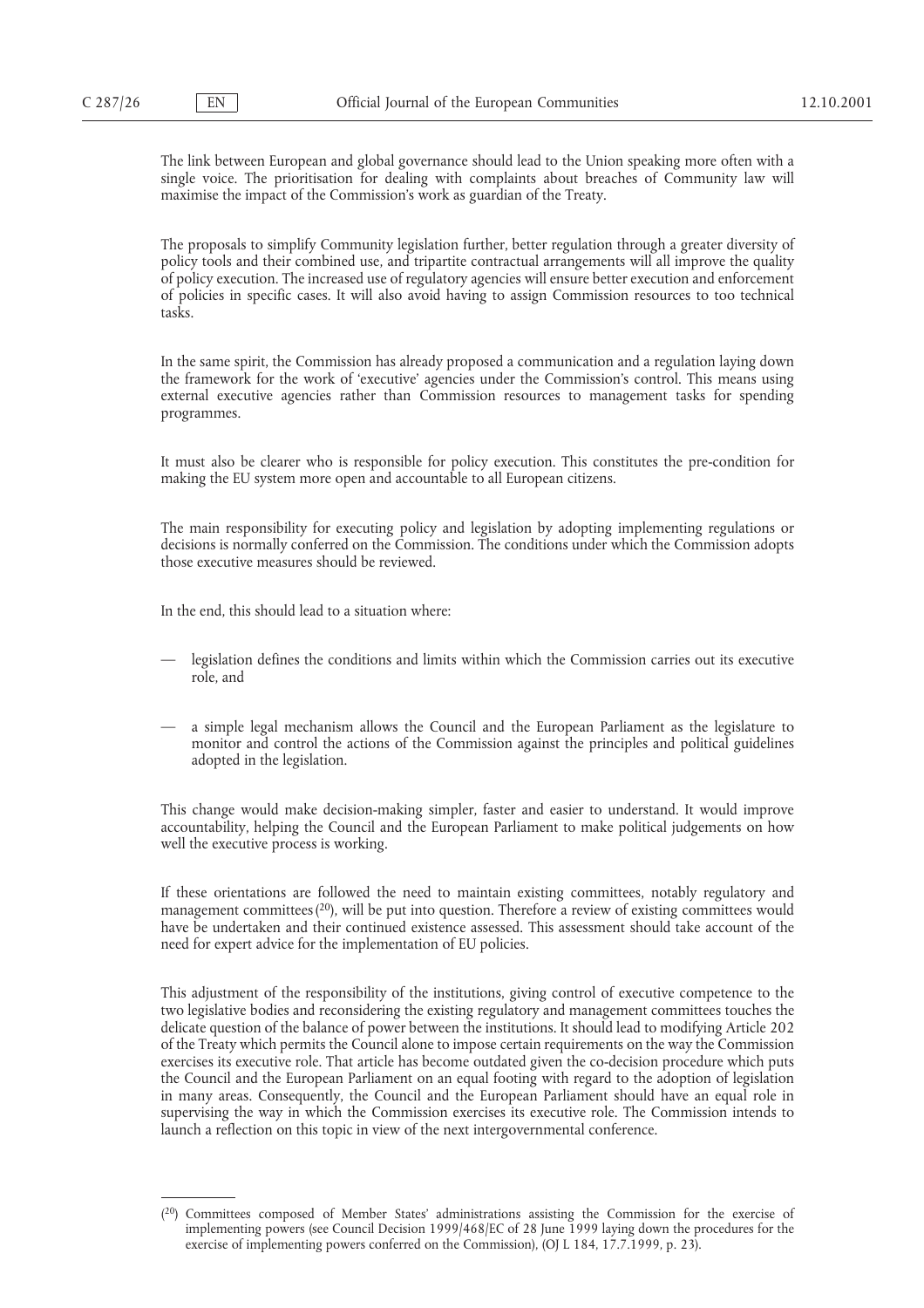| <b>ACTION POINTS</b> |                                                                                                                                                                                                                                                               |
|----------------------|---------------------------------------------------------------------------------------------------------------------------------------------------------------------------------------------------------------------------------------------------------------|
|                      | The Commission will:                                                                                                                                                                                                                                          |
|                      | use its right of initiative to focus debates more strongly on policy coherence<br>and identifying long-term objectives, building on ongoing efforts for strategic<br>planning and reporting,                                                                  |
|                      | bring forward at the next intergovernmental conference proposals to refocus<br>executive responsibility on the Commission, while streamlining the control<br>by the Council and the European Parliament over how the Commission uses<br>its executive powers. |
|                      | The Council should improve coordination between its various formations as well<br>as its capacity for political guidance and its ability to link EU and national action.                                                                                      |
|                      | The European Council should strengthen its focus on strategic objectives.                                                                                                                                                                                     |
|                      | The European and national Parliaments should play a central role in stimulating<br>public debate on the future Europe and its policies.                                                                                                                       |

# IV. **FROM GOVERNANCE TO THE FUTURE OF EUROPE**

The challenge for the Union is to renew the European political process. Questions raised by this White Paper and the answers it offers are linked to that renewal. This paper starts a process responding to the disenchantment of many of the Union's citizens. Alienation from politics is not just a European problem, it is global, national and local. But for the Union it represents a particular challenge. Given the deep level of integration already achieved, people have similar expectations for the Union as they have for domestic politics and political institutions. But the Union cannot develop and deliver policy in the same way as a national government; it must build partnerships and rely on a wide variety of actors. Expectations must be met in different ways.

Our overall goal draws on the simple principle that has guided European integration since the European Community was founded: integrate the people of Europe, while fully respecting individual national identities. The reforms proposed are possible if the Union rekindles the original spirit of the EU Treaties and makes full use of the flexibility they offer.

Five political principles — **openness, participation, accountability, effectiveness** and **coherence** underpin the proposals in this White Paper. They should guide the Union in organising the way it works and in pushing reforms forward within the current Treaty, but they also provide markers for the debate on the future of Europe.

Together they allow better use of the principles of proportionality and subsidiarity. This is reflected, for example, in the weight attached in this White Paper to using the right combination of instruments to deliver policies that are matched to the objectives pursued, to limiting legislation to its essential elements, and to the use of contracts to take greater account of local conditions.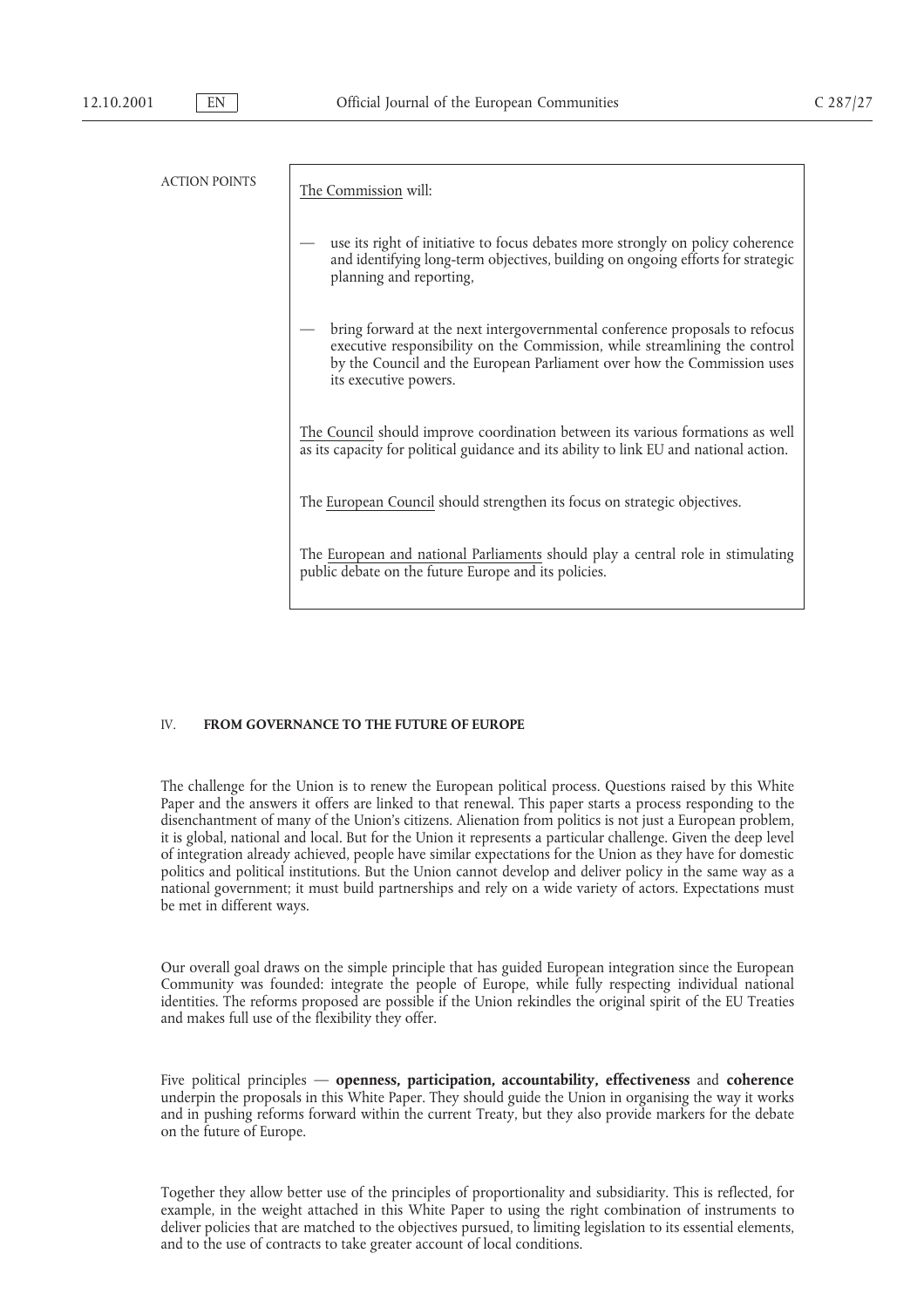*Present and future: a question of political will*

Building on these principles, the proposals in this White Paper will:

- **structure the EU's relationship with civil society**. A code of conduct for consultation will identify responsibilities and improve accountability of all partners. It will enhance dialogue, and contribute to the openness of organised civil society,
- **make greater use of the skills and practical experience of regional and local actors**. In the first place, this is an issue for national authorities according to their national constitutional and administrative arrangements. At the same time the Union should make fuller use of the existing potential for flexibility to improve the ways European policies are applied on the ground,
- **build public confidence in the way policy-makers use expert advice**. The EU's multidisciplinary expert system will be opened up to greater public scrutiny and debate. This is needed to manage the challenges, risks and ethical questions thrown up by science and technology,
- **support the clearer definition of EU policy objectives and improve the effectiveness of EU policies** by combining formal legislation with non-legislative and self-regulatory solutions to better achieve those objectives,
- **set out the conditions for establishing EU regulatory agencies.** These agencies can reinforce the effectiveness and visibility of EU law in the eyes of both business and the public by bringing decisions in some of the most complex and technical areas closer to the sectors affected,
- **refocus the roles and responsibilities of each institution**. This should help citizens to hold their political leaders and the institutions to account for the decisions that the Union takes.

Carrying these actions forward does not necessarily require new Treaties. It is first and foremost **a question of political will**. It is part of a wider process. Changing the way the Union works calls not only for a response from the Commission, but also from all those interested, particularly the Council, the European Parliament, the Member States and European citizens.

By adapting governance at home, the Union will be better placed to contribute to new forms of global governance. Policies and global institutions must respond to popular concerns.

*A new focus for the Union's institutions*

But what will really change if these proposals are implemented? At the heart of the proposed reform of governance is the refocusing of the institutions — the Commission, the Council, and the European Parliament. This should lead:

— to **a more targeted use by the Commission of its right of initiative**. Better consultation and involvement, a more open use of expert advice and a fresh approach to medium-term planning will allow it to consider much more critically the demands from the institutions and from interest groups for new political initiatives. It will be better placed to act in the general European interest,